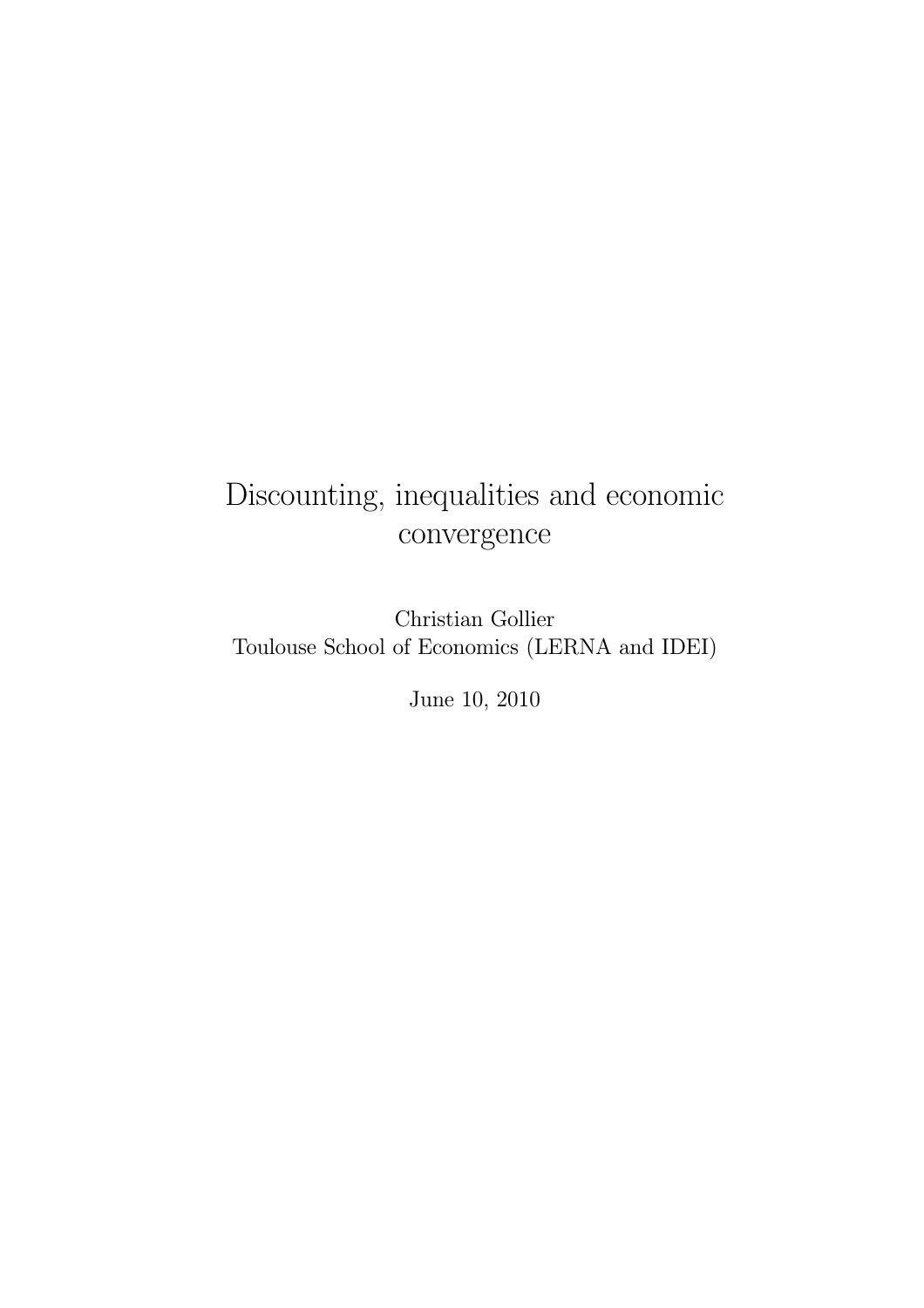#### Abstract

The aim of this paper is to examine the impact of inequalities and economic convergence on the efficient discount rate, in the absence of any risk-sharing scheme. We consider an economy in which the initial consumption level and the distribution of consumption growth are heterogeneous. The benchmark case is when inequalities are permanent and relative risk aversion is constant. The discount rate is not affected by inequalities in that case. We first relax the assumption on risk aversion, and we derive conditions under which permanent inequalities reduce the discount rate. If relative prudence is larger than unity, an increase in economic convergence always raises the efficient discount rate. In a realistic calibration exercise, we show that the effect of economic convergence is to triple the discount rate, from less 2% to more than 6%.

Keywords: Prudence, temperance, concordance, discount rate.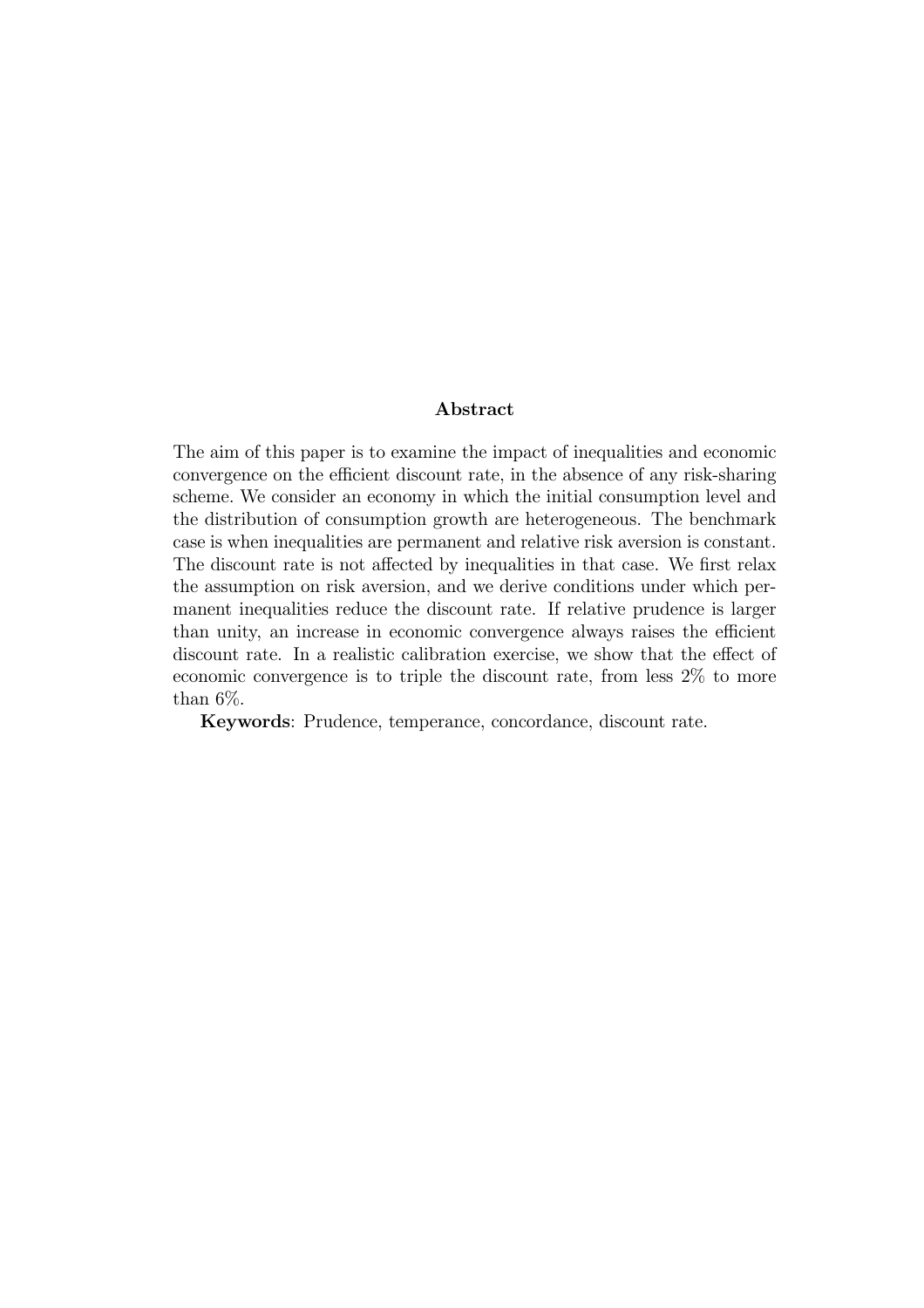### 1 Introduction

In this paper, we address the question of the impact of current and future wealth inequalities on the choice of the discount rate. Most models aimed at determining the rate at which one should discount future cash flows assume that there is a representative agent in the economy.<sup>1</sup> As is well-known, this assumption allows for the existence of wealth inequalities, as long as risks can be shared efficiently and credit markets are efficient. However, these assumptions are rather unrealistic, in particular when we consider long time horizons. Commitment problems, transaction costs, adverse selection and moral hazard limits the ability to reallocate consumption across states of nature and through time in our society. Even within the European Community, individual countries are strongly reluctant to share risk with other countries of the EC, as illustrated by the 2010 Greek episode. Our aim is to examine the impact of inequalities on the efficient discount rate without assuming that consumption is efficiently allocated across states and through time.

Ramsey (1928) provides the benchmark model to determine the efficient discount rate, i.e., the minimum rate of return of safe investment projects that makes them socially desirable to implement. Putting aside the standard preference for the present, the main ingredient of this model is the aversion to consumption fluctuations over time, which is modelled by the concavity of the utility function  $u(c)$ . If agents expect that their income will increase over time, they will accept to save some of their income today only if the return on their saving is large enough to compensate for the increased intertemporal consumption inequality that it will generate. The so-called Ramsey rule tells us that this discount rate net of the rate of impatience equals the product of the growth rate of consumption and the index of relative risk aversion, which is measured by  $-cu''(c)/u'(c)$ . Adding an uncertain growth rate into the picture has been done by Hansen and Singleton (1983), Gollier (2002), or Weitzman (2007) for example. Prudent agents want to save more when their future become more uncertain. At the collective level, this implies a reduction of the discount rate. In the small, this precautionary effect is proportional to the product of the variance of the growth rate of consumption by the relative aversion to downside risk, which is measured by  $c^2u'''(c)/u'(c)$  (Keenan and

<sup>&</sup>lt;sup>1</sup>A noticeable exception is Azar and Sterner (1996) and Emmerling (2010) in the context of climate change.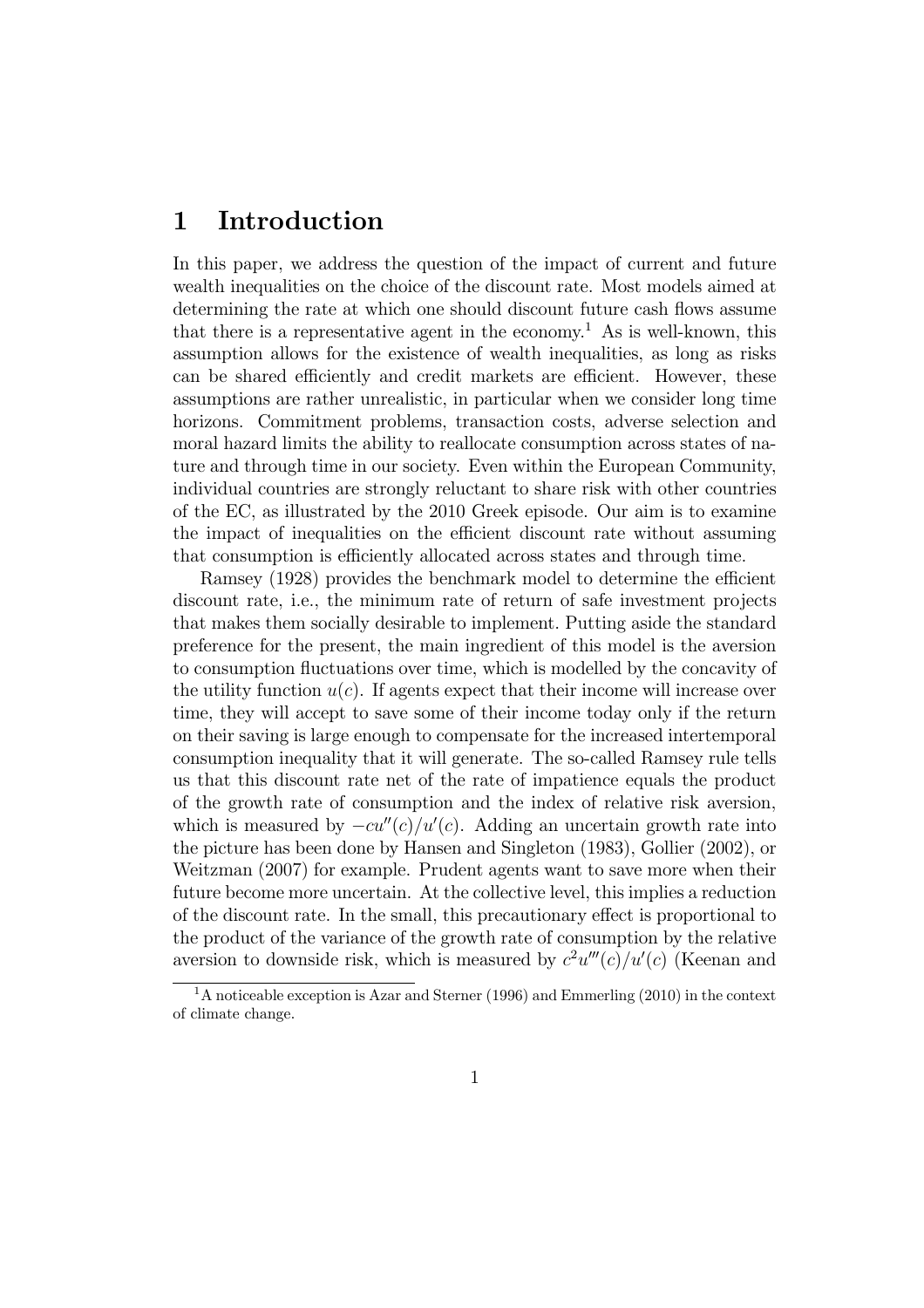Snow (2005)).

Let us introduce inequalities into this model. They can take the form of heterogeneities in the individual levels of initial consumption, or in the rate at which this consumption will increase over time. As soon as risksharing or credit markets are inefficient, the notion of discount rate becomes problematic, since the intertemporal marginal rate of substitution becomes individual-specific. One euro transferred from today to the future has a social value that depends on the characteristics of the beneficiary of this transfer. In this paper, we consider an investment project whose all costs and benefits are equally shared in the population.

Suppose first that there is no economic convergence across dynasties or countries. This means that inequalities are stable through time. Under the veil of ignorance, this type of inequalities is equivalent to adding the same proportional risk  $\tilde{z}$  to final consumption at all dates. In other words, it is equivalent to determining the impact of a change of marginal utility function from u' to v', with  $v'(c) = Eu'(c\tilde{z})$ . What is the effect of this additional permanent risk on the discount rate? Signing the impact on the wealth effect requires comparing the relative risk aversion of  $u$  and  $v$ . Following a methodology developed in Gollier and Pratt (1996) and Gollier and Kimball (1996), we show that adding this permanent risk raises the concavity of the indirect utility function  $v -$  and therefore raises the discount rate – only if some restrictive conditions related to the fourth derivative of u. Similarly, signing the impact of this permanent level of inequalities on the precautionary effect requires comparing the relative aversion to downside risk of u and v. We show that doing this necessitates conditions on the fifth derivative of the utility function. In the special case of a power utility function, neither the wealth effect nor the precautionary effect is affected by permanent inequalities, so that they have no effect on the discount rate.

But the degree of inequalities is not stable through time. Several authors have tested the plausibility of economic convergence, i.e., poor regions tend to grow faster then rich ones in per capita terms. For example, Barro and Sala-i-Martin (1992) exploited data on personal incomes in 48 U.S. states since 1840, and obtained clear evidence of convergence. Convergence reduces inequalities over time. Under the veil of ignorance, it reduces the uncertainty for future generations. It is thus intuitive that economic convergence raises the discount rate, since it tends to switch off the precautionary motive for a small discount rate. We prove that this intuition is correct by using a simple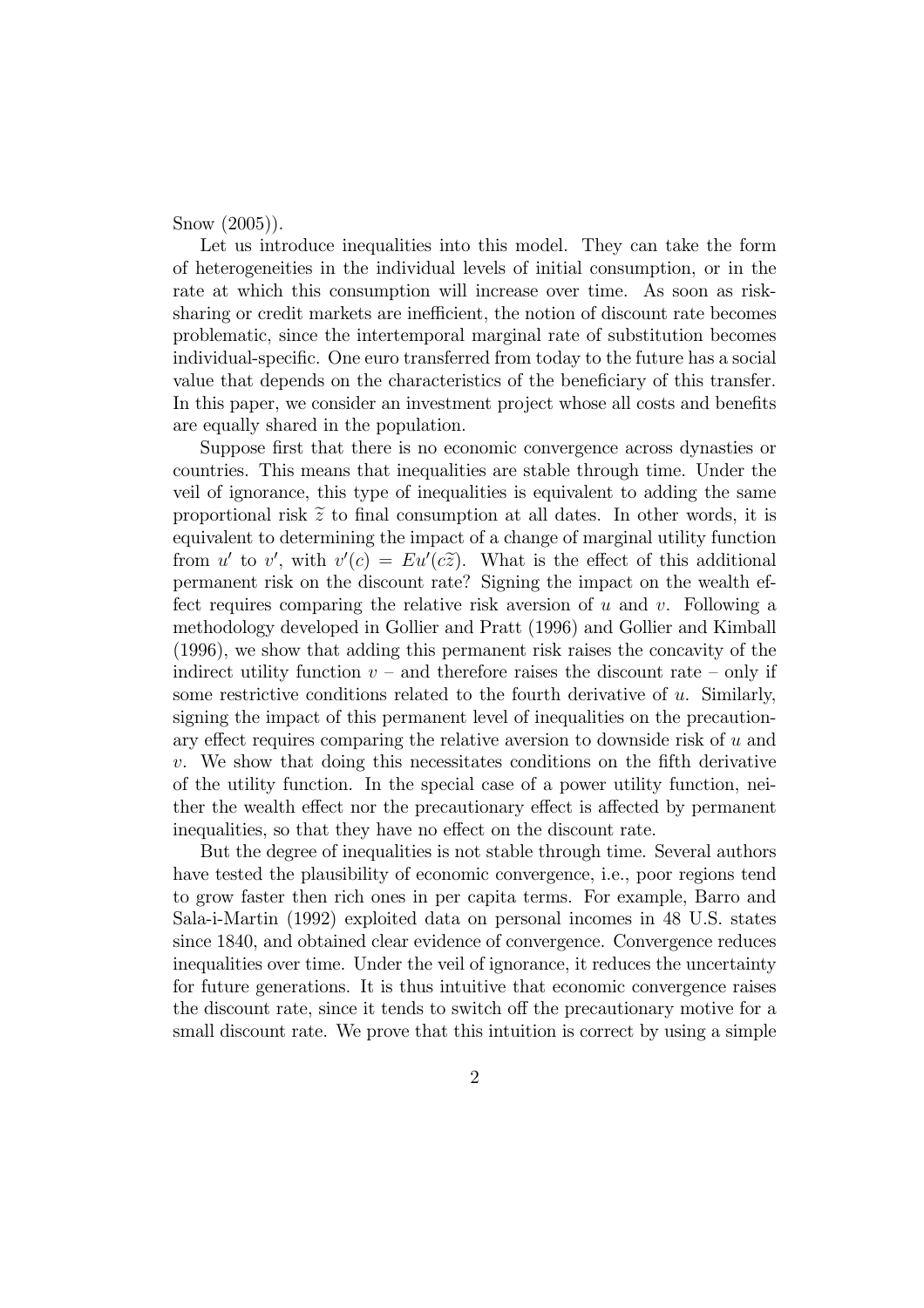definition of comparative convergence from Tchen (1980) and Epstein and Tanny (1980).

# 2 The discount rate for a uniform allocation of cash-flows

We consider a model with two arbitrary dates  $0$  and  $t$ . Agents differ on their initial wealth  $c_0$  and on their expectations about their consumption at date t. The distributions of initial and final consumption are characterized by random variable  $\tilde{c}_0$  and  $\tilde{c}_t$ , respectively. Let  $\tilde{y}$  denote the gross growth rate of consumption between 0 and t, which implies that  $\tilde{c}_t = \tilde{c}_0 \tilde{y}$ . If  $\tilde{y}$  is independent of  $\tilde{c}_0$ , we say that consumption inequalities are permanent. In the second part of this paper, we will allow  $\tilde{y}$  and  $\tilde{c}_0$  to be statistically related, thereby allowing the possibility of economic convergence. We treat  $\tilde{c}_0$  and  $\tilde{y}$  as exogeneous random variables. This intertemporal allocation of consumption may or may not be efficient.

We suppose that all agents have the same von Neumann-Morgenstern utility function u, and the same rate of pure preference for the present  $\delta$ . We assume that  $u$  is differentiable up to the fifth order. The social welfare function is the sum of individual discounted expected utility:

$$
SWF = \sum_{t=0} e^{-\delta t} E[u(\widetilde{c}_t)].
$$

Notice that the expectation operator in this equation plays two roles. First, it computes the expected utility  $E[u(\tilde{c}_t) | c_0]$  of an agent with an initial consumption  $c_0$ . Second, it takes the mean the individual expected utility levels. In this model, two agents i and j with the same  $c_0$  but different expectations  $\tilde{y}_i$  and  $\tilde{y}_j$  will be treated as if they would both have the same expectations described by  $(\widetilde{y}_1, 1/2; \widetilde{y}_2, 1/2)$ .

We are interested in characterizing the impact of inequalities and economic convergence on the socially efficient discount rate. In order to define it, we consider a sure investment project that reduces all agents' current consumption by  $\varepsilon$  and that increases all agents' consumption at date t by  $\varepsilon \exp(rt)$ . Because marginal rates of substitution are generally not equalized in this model, the way in which cash-flows are allocated in the economy will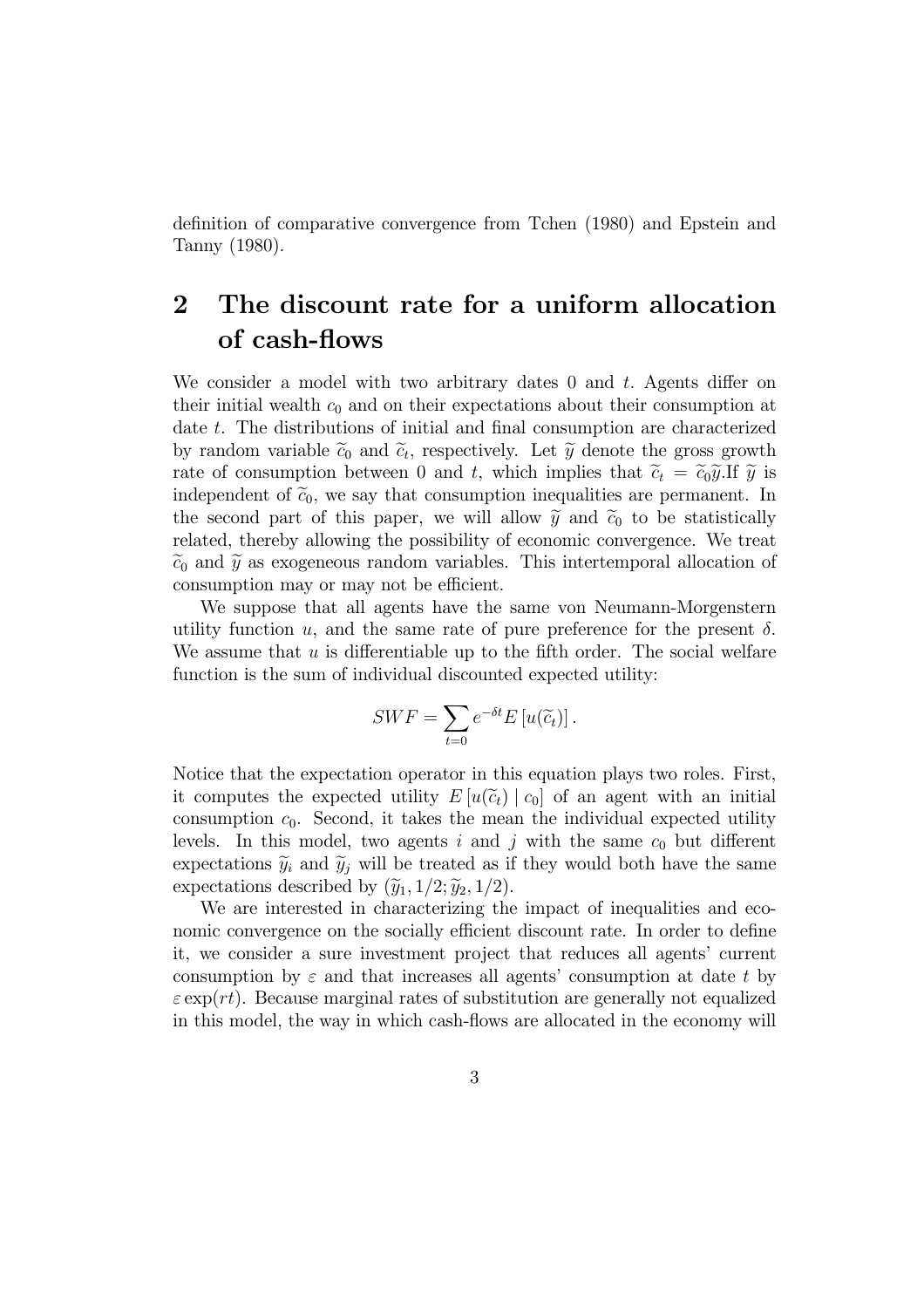matter for the determination of the efficient discount rate. It is crucial to keep in mind that we consider a uniform allocation of costs and benefits in this paper. The socially efficient discount rate  $r_t$  is the internal rate of return r of the project such that implementing the project has no effect at the margin on SWF. It yields

$$
r_t = \delta - \frac{1}{t} \ln \frac{E u'(\tilde{c}_0 \tilde{y})}{E u'(\tilde{c}_0)}.
$$
 (1)

The benchmark case is obtained without any inequality, i.e., when  $\tilde{c}_0$  has a Dirac distribution  $\delta_{c_0}$ . If the support of  $\tilde{y}$  is in a small neighborhood of  $c_0$ , which is the case when t is small, we can estimate  $u'(c_0y)$  by using a second-order Taylor expansion around  $c_0$ . As shown for example in Gollier (2010), it yields the following approximation, which is usually referred to as the extended Ramsey rule (Hansen and Singleton (1983)):

$$
r_t \simeq \delta + R_1(c_0) \left[ g_t - 0.5 R_2(c_0) \sigma_t^2 \right],
$$
 (2)

where  $g_t = t^{-1}E(y-1)$  is the expected growth rate of consumption between 0 and t, and  $\sigma_t^2 = t^{-1}Var(y)$  is the annualized variance of the growth rate of consumption over the period. We also define

$$
R_i(c) = -\frac{cu^{[i+1]}(c)}{u^{[i]}(c)}
$$
\n(3)

as the relative concavity of the  $i$ th derivative of  $u$ , which is itself denoted  $u^{[i]}$ . For example,  $R_1, R_2$  and  $R_3$  denote respectively relative risk aversion, relative prudence and relative temperance. Equation (2) is referred to as the "extended Ramsey rule". The right-hand side of equation (2) exhibits the three determinants of the efficient discount rate: impatience, the wealth effect and the precautionary effect. The wealth effect measured by  $R_1g_t$  is positive if the expected growth rate  $g_t$  is positive. In that case, investing for the future raises intertemporal inequalities, which is bad for intertemporal welfare. We are thus willing to sacrifice more of current wealth only if it is compensated by a positive return of the investment. Technically, this wealth effect comes from the fact that the marginal utility of consumption is smaller in the future if one believes that one will be wealthier in the future. The intensity of the wealth effect is proportional to relative risk aversion  $R_1$ ,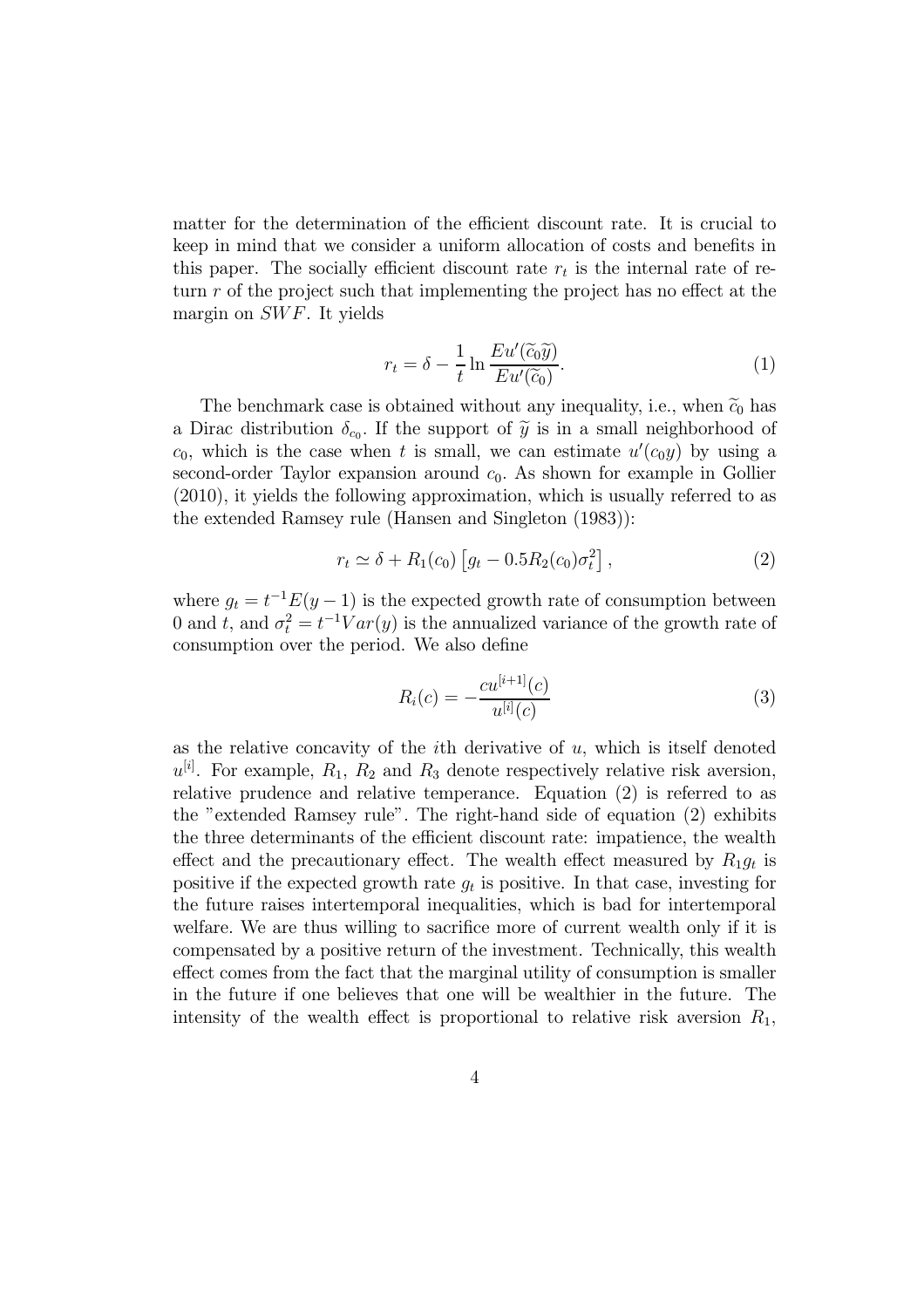which measures the speed at which marginal utility decreases when wealth increases.

The precautionary effect is measured by  $-0.5R_1R_2\sigma_t^2$ . Under positive prudence  $(u'' \geq 0, \text{ or } R_2 \geq 0)$ , this precautionary effect tends to reduce the discount rate. Intuitively, the uncertainty on future growth makes prudent people more willing to transfer consumption to the future. This corresponds to the well-known precautionary saving motive (Leland (1968), Drèze and Modigliani (1972)). At the collective level, this increased willingness to transfer consumption to the future takes the form of a reduction of the discount rate. Technically, this effect comes from the fact that under positive prudence, the convexity of marginal utility implies that the uncertainty on future consumption raises the expected marginal utility of future consumption. As shown by Kimball (1990), the uncertainty of future consumption has an effect on the willingness to save that is equivalent to a sure reduction of the growth rate of consumption equaling the precautionary premium. This precautionary premium is approximately equal to  $0.5R_2\sigma_t^2$ , where the index of relative prudence  $R_2$  measures the degree of convexity of marginal utility. Because that equivalent reduction in the growth rate has an effect on the efficient discount rate that is proportional to  $R_1$ , we see that the precautionary effect is proportional to the product of  $R_1$  and  $R_2$ .

# 3 The effect of inequalities without convergence

In this section, we assume that the economy exhibits no tendency of economic convergence. This means that  $\tilde{c}_0$  and  $\tilde{y}_t$  are independent random variables. All individual consumption levels fluctuate proportionally to each others: when Mr Smith's consumption level doubles, so does Mr Jones' consumption level.

Let us first consider a simple benchmark case in which  $u'(c) = c^{-\gamma}$ , where  $\gamma = R_1$  is the constant degree of relative risk aversion. Notice that for such power functions, the index of aversion  $R_i$  is constant and equal to  $R_1 + i - 1$ . In that case, we obtain the following sequence of equalities: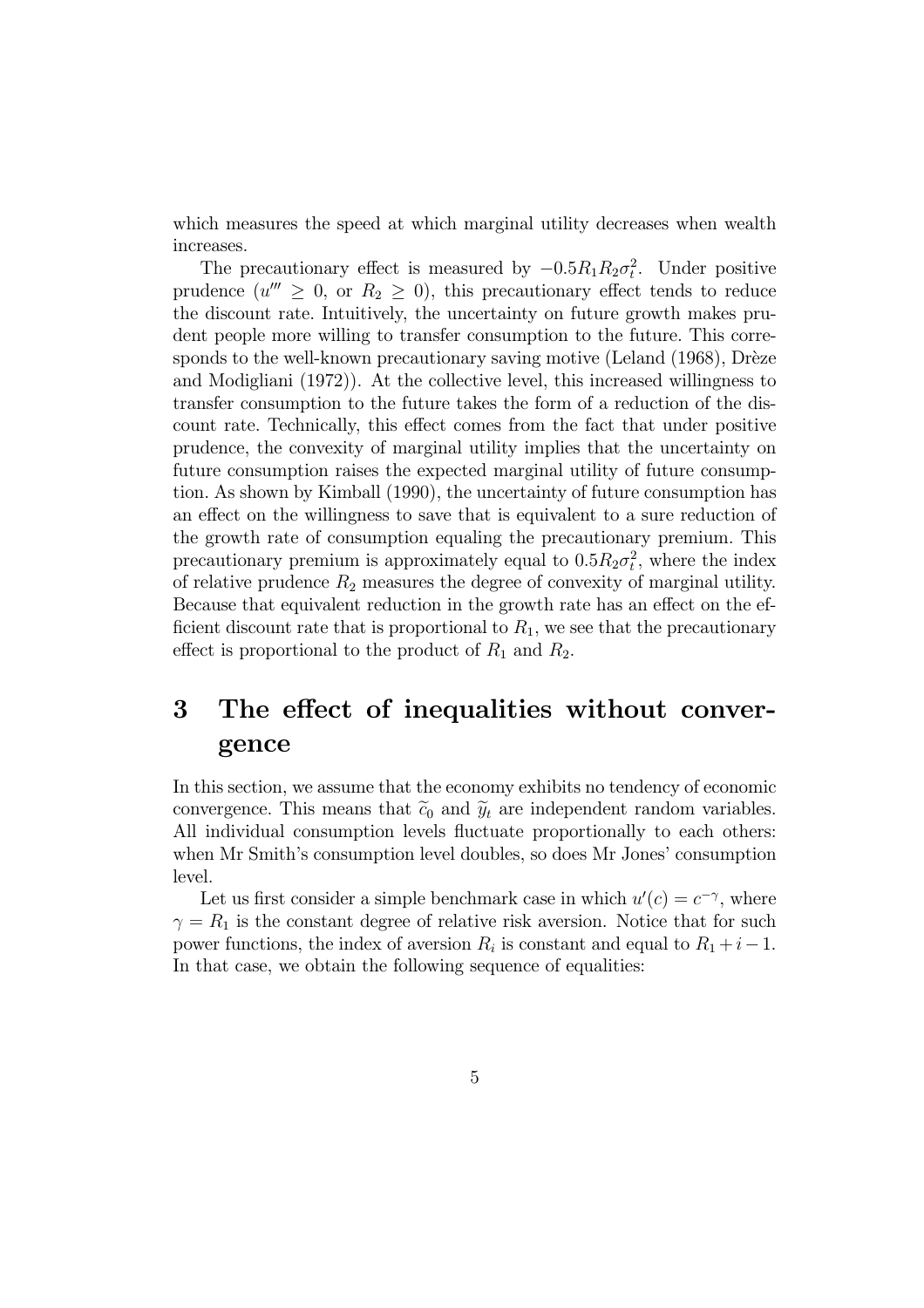$$
r_t = \delta - \frac{1}{t} \ln \frac{E\tilde{c}_0^{-\gamma} \tilde{y}^{-\gamma}}{E\tilde{c}_0^{-\gamma}} = \delta - \frac{1}{t} \ln \frac{E\tilde{c}_0^{-\gamma} E\tilde{y}^{-\gamma}}{E\tilde{c}_0^{-\gamma}} = \delta - \frac{1}{t} \ln E\tilde{y}^{-\gamma}.
$$
 (4)

This means that in this benchmark case, the existence of an initial inequality in consumption has no effect on the socially efficient discount rates, and on its term structure. If we assume that  $\log \tilde{y}$  is normally distributed with mean  $\mu$  and variance  $\sigma_y^2$ , this equation can be rewritten as

$$
r_t = \delta - \frac{1}{t} \ln E \exp(-\gamma \log \tilde{y}) = \delta + \gamma \mu - 0.5 \gamma^2 \sigma_y^2,\tag{5}
$$

because the Arrow-Pratt approximation is exact in that case. Notice that it implies that equation (2) is exact under this specification.

We hereafter determine conditions on u under which the existence of noconvergent inequalities raises the socially efficient discount rate. This is the case if

$$
\frac{Eu'(\widetilde{c}_0\widetilde{y}_t)}{Eu'(\widetilde{c}_0)} \le \frac{Eu'(\overline{c}_0\widetilde{y})}{u'(\overline{c}_0)},\tag{6}
$$

where  $\overline{c}_0 = E\widetilde{c}_0$  is the average consumption level at date  $t = 0$ . Let  $\widetilde{c}_0$  equal  $\overline{c}_0 = \widetilde{c}_0$  is the average consumption level at date  $t = 0$ . Let  $\widetilde{c}_0$  equal  $\overline{c}_0\tilde{z}$ , with  $E\tilde{z}=1$ . Using the fact that  $\tilde{z}$  and  $\tilde{y}$ , we define the indirect utility function v with  $v'(c) = E u'(c\tilde{z})$ . The above condition can then be rewritten as follows:

$$
\frac{Ev'(\overline{c}_0\widetilde{y})}{v'(\overline{c}_0)} \le \frac{Eu'(\overline{c}_0\widetilde{y})}{u'(\overline{c}_0)}.\tag{7}
$$

If this inequality is reversed, no-convergent economic inequalities reduce the efficient discount rate. We hereafter consider two different context of economic growth. In the first context, all individual consumption levels increase by a sure positive rate  $y - 1 > 0$ . In the second context, all individual consumption levels are multiplied by an uncertain factor with a zero expected growth.

#### 3.1 The growth rate is a sure positive constant

Suppose that there exists some scalar  $k > 1$  such that  $\widetilde{y} = k$  almost surely. In such a context, equation (7) can be rewritten as follows:

$$
\frac{v'(\overline{c}_0 k)}{u'(\overline{c}_0 k)} \le \frac{v'(\overline{c}_0)}{u'(\overline{c}_0)}.\tag{8}
$$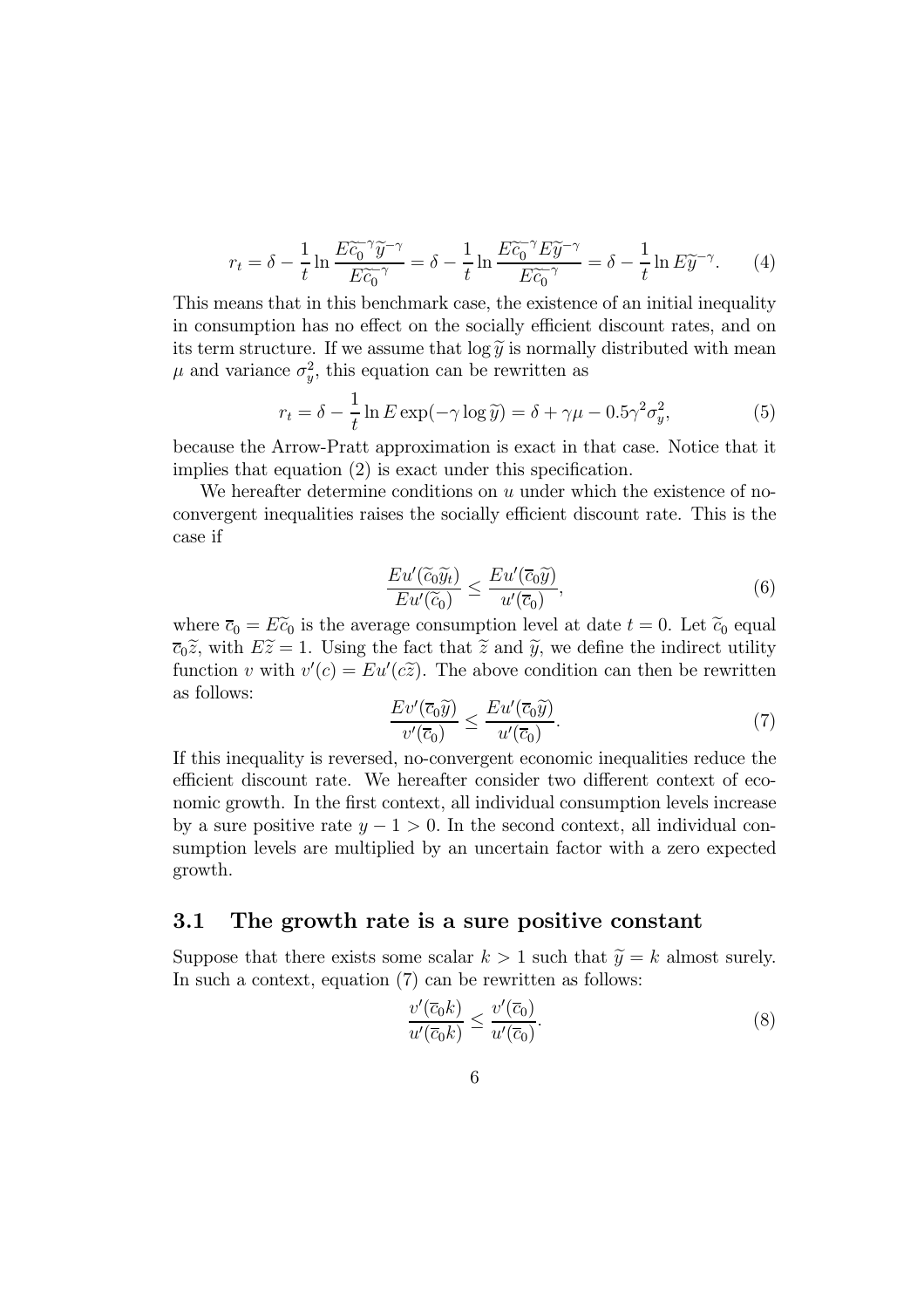Since no restriction limits the choice of  $\overline{c}_0$ , a necessary and sufficient condition is that the left-hand side of the inequality be non-increasing in  $k \in \mathbb{R}^+$ . This is the case if and only if  $-\overline{c}v''(\overline{c})/v'(\overline{c})$  is larger than  $-\overline{c}u''(\overline{c})/u'(\overline{c})$  for all  $\bar{c}$ , where  $\bar{c}$  plays the role of  $\bar{c}_0k$ . This means that adding inequalities  $\tilde{z}$ into the picture reduces the relative aversion to intertemporal fluctuations of consumption, i.e.,

$$
E\widetilde{z} = 1 \quad \Rightarrow \quad -\frac{E\overline{c}\widetilde{z}u''(\overline{c}\widetilde{z})}{Eu'(\overline{c}\widetilde{z})} \ge R_1(\overline{c}).\tag{9}
$$

This condition is very intuitive. Because we assume that growth is certain and positive, the efficient discount rate is larger than the rate of pure preference for the present because of the wealth effect. Because marginal collective utility is decreasing, transferring consumption from the future to the present raises current felicity more than it reduces future felicity. This argument to raise the discount rate depends the speed at which marginal collective utility decreases with consumption, which is measured by the aversion to intertemporal fluctuations of consumption  $-E\tilde{c}u''(\tilde{c})/Eu'(\tilde{c})$ . Inequalities  $\tilde{z}$  raises the discount rate in this context if it raises this aversion. This is reminiscent of a problem raised by Gollier and Pratt (1996): Under which condition does a zero-mean risk raise the absolute aversion to other independent additive risks? This condition, that they called "risk vulnerability", depends upon the sign of the fourth derivative of the utility function. Problem (9) is similar, but it differs on the basis that we consider here multiplicative risks and relative risk aversion.

Suppose first that the intensity of inequalities is small, so that  $\tilde{z} = 1 + \lambda \tilde{\epsilon}$ , with  $E\tilde{\epsilon}=0$  and  $\lambda$  is small. Let us define function  $R_1$  as follows:

$$
\widehat{R}_1(\lambda) = -\frac{E\overline{c}(1+\lambda\widetilde{\varepsilon})u''(\overline{c}(1+\lambda\widetilde{\varepsilon}))}{E u'(\overline{c}(1+\lambda\widetilde{\varepsilon}))}.
$$

It is easy to check that

$$
\widehat{R}_1(0) = R_1(\overline{c}), \quad \widehat{R}'_1(0) = 0, \text{ and } \widehat{R}''_1(0) = \sigma_{\widetilde{\varepsilon}}^2 R_1(\overline{c}) R_2(\overline{c}) (R_3(\overline{c}) - 2 - R_1(\overline{c})),
$$

so that

$$
\widehat{R}_1(\lambda) = R_1(\overline{c}) + 0.5\lambda^2 \sigma_{\overline{\varepsilon}}^2 R_1(\overline{c}) R_2(\overline{c}) (R_3(\overline{c}) - 2 - R_1(\overline{c})) + o(\lambda^3).
$$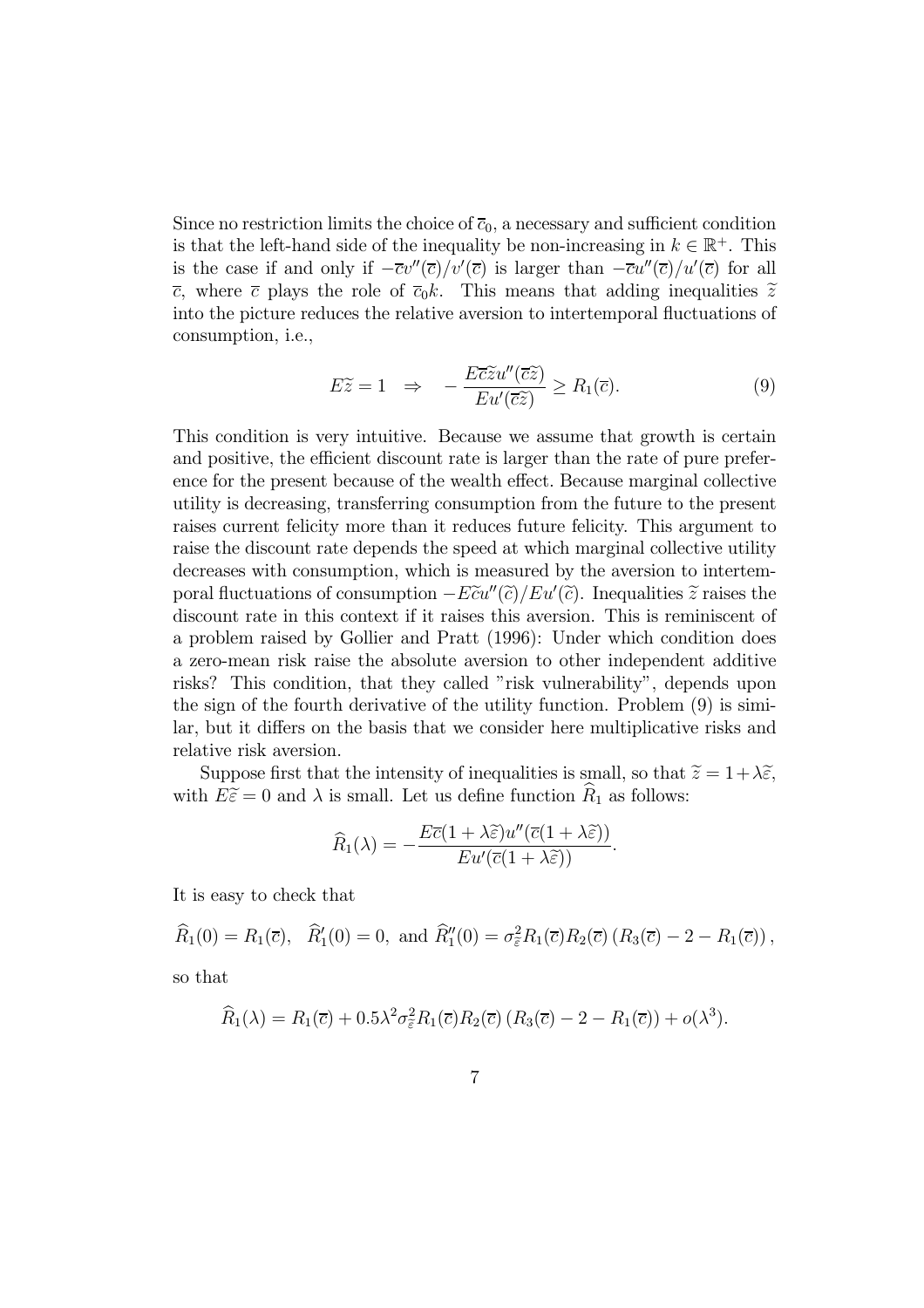Using the above equality and assuming that the intensity  $\lambda$  of inequalities is small, condition (9) can be rewritten as

$$
R_2(\overline{c}) [R_3(\overline{c}) - 2 - R_1(\overline{c})] \ge 0.
$$
 (10)

This condition is necessary and sufficient for a small degree of inequalities to raise the efficient discount rate when the growth of consumption is a sure positive constant. We hereafter assume that agents are prudent  $(R_2 > 0)$ . Thus, this condition means that the degree of relative temperance is larger than 2 plus the degree of relative risk aversion. Eeckhoudt and Schlesinger (2006) have defined temperance in a very intuitive way. Consider two independent zero-mean risk  $\tilde{\varepsilon}_1$  and  $\tilde{\varepsilon}_2$ . If one prefers a 50-50 chance lottery to have either  $\tilde{\varepsilon}_1$  or  $\tilde{\varepsilon}_2$  to another lottery with a 50-50 chance to get  $\tilde{\varepsilon}_1 + \tilde{\varepsilon}_2$ or nothing, one is said to be temperant. Relative temperance  $R_3$  measures this aversion to the aggregation of zero-mean risks. As shown by Eeckhoudt and Schlesinger (2006), one is temperant if and only if  $u^{[4]}$  is negative, i.e., if  $u''$  is concave. Notice that risk aversion corresponds to the parallel concept where  $\tilde{\varepsilon}_1$  and  $\tilde{\varepsilon}_2$  are two sure losses, and  $R_1$  measures the aversion to this aggregation of losses. Condition (10) tells us that the intensity of temperance must not be too small compared to risk aversion, compared to the case of a power utility function, for which condition (10) holds as an equality. Thus this condition means that the difference between the aversions to the aggregation of zero-mean risks and to the aggregation of sure losses must be larger than in the case of power utility functions, where it equals two.

Let us now relax the assumption that the intensity of inequalities is small. We can rewrite left condition in  $(9)$  as follows:

$$
ER_1(\overline{c}\widetilde{z})u'(\overline{c}\widetilde{z}) \geq R_1(\overline{c})Eu'(\overline{c}\widetilde{z}).
$$

We hereafter show that this condition holds when  $R_1$  is decreasing and convex. Indeed, this implies that

$$
ER_1(\overline{c}\widetilde{z})u'(\overline{c}\widetilde{z}) \ge ER_1(\overline{c}\widetilde{z})Eu'(\overline{c}\widetilde{z}) \ge R_1(\overline{c})Eu'(\overline{c}\widetilde{z}).
$$

The first equality comes from the fact that  $R_1$  and u' are comonotone, and the second inequality comes from the convexity of  $R_1$ . Thus, when relative risk aversion is decreasing and convex in consumption, consumption inequalities always raise the efficient discount rate when the growth rate of consumption is a positive constant.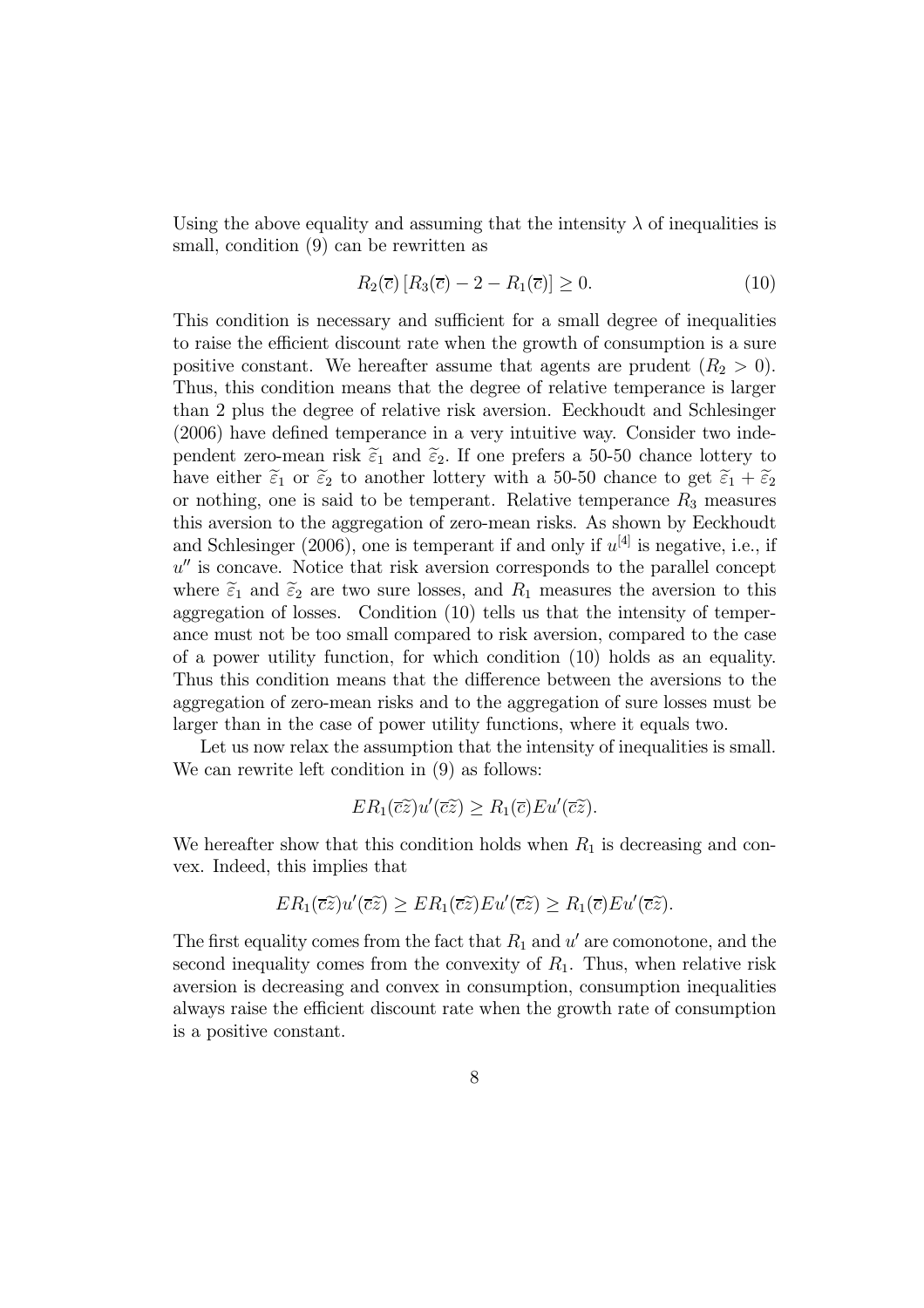This sufficient condition is quite restrictive. Let us look for the necessary and sufficient condition. Condition (9) can be rewritten as follows:

$$
Ef(\tilde{c}) = 0 \implies Eg(\tilde{c}) \le 0,
$$
\n(11)

with

$$
f(c) = \tilde{c} - \overline{c}
$$
 and  $g(c) = cu''(c) + R_1(\overline{c})u'(c)$ 

We can apply the diffidence theorem<sup>2</sup> (Gollier and Kimball (1996), Gollier (2001)), which states that a necessary and sufficient condition for (11) is  $g(c) \ge g'(\overline{c})f(c)/f'(\overline{c})$ . It yields the following proposition.

Proposition 1 Suppose that all individual consumption levels grow at the same sure positive rate. Inequalities raise the efficient discount rate if and only if for all c and  $\bar{c}$  in the domain of consumption, we have that

$$
\overline{c}u'(c) (R_1(c) - R_1(\overline{c})) \ge u'(\overline{c})R_1(\overline{c})(c - \overline{c}) (R_1(\overline{c}) + 1 - R_2(\overline{c})). \tag{12}
$$

A sufficient condition is that  $R_1$  be decreasing and convex. Condition (10) is necessary.

Of course, the necessary and sufficient condition for inequalities to reduce the efficient discount rate is the symmetric condition where the inequality in  $(12)$  is reversed. A sufficient condition is that  $R_1$  be increasing and concave. These results are essentially negative in the sense that the sign of impact of inequalities on the efficient discount rate depends on sophisticated conditions (12) that relies on the fourth derivative of the utility function.

However, there is a realistic case in which the above proposition is useful. Suppose that

$$
u'(c) = (c - c_{\min})^{-\gamma},
$$

where  $c_{\min} > 0$  is some minimum level of subsistence. In that case, we obtain that  $R_1(c) = \gamma c/(c - c_{\text{min}})$ , which is decreasing and convex in the relevant domain of consumption  $c>c<sub>min</sub>$ . Thus, with such preferences, inequalities always raise the efficient discount rate when economic growth is certain.

<sup>&</sup>lt;sup>2</sup>The diffidence theorem can be expressed as follows. Suppose that  $f$  and  $g$  are twice differentiable in their joint domain D and that there exists  $\overline{c} \in D$  such that  $f(\overline{c}) = g(\overline{c}) = 0$ and  $f'(\bar{c}) \neq 0$ . Condition (11) holds for all random variables  $\tilde{c}$  whose support is in D if and anly if  $g(c) \geq g'(\overline{c})f(c)/f'(\overline{c})$  for all  $c \in D$ . A necessary condition is that  $g''(\overline{c}) \geq g'(\overline{c})f(\overline{c})/f'(\overline{c}).$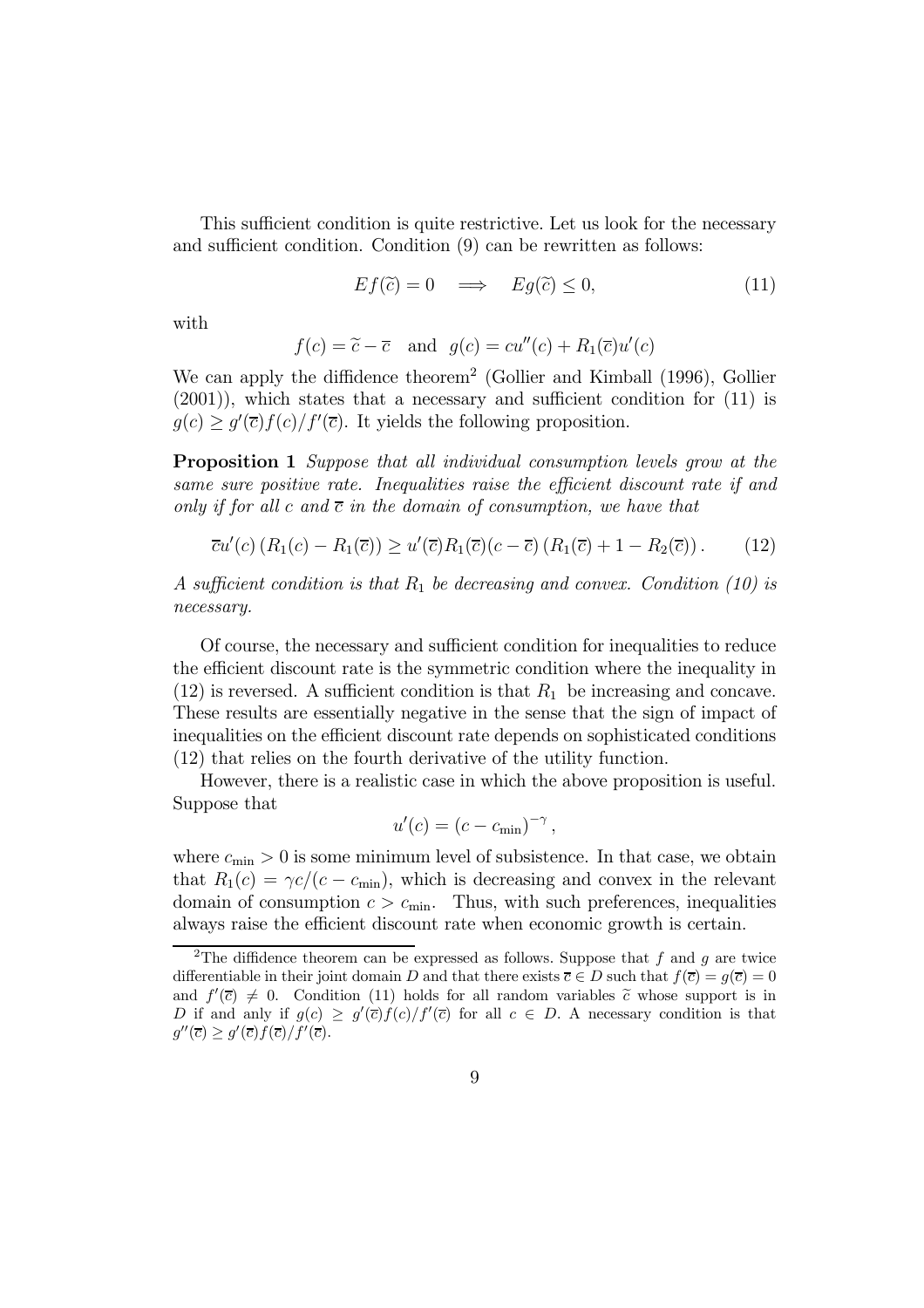#### 3.2 The growth rate entails a small zero-mean risk

In this section, we still assume that all agents face the same growth of their consumption, but we now assume that this growth is uncertain . To isolate the precautionary effect, let us hereafter assume that  $\tilde{y} = 1+k$ , with  $Ek = 0$ . In other words, the expected growth of consumption is zero. Equation (6) that guarantees that inequalities raise the discount rate can be rewritten as follows:

$$
\frac{Ev'(\overline{c}_0(1+\tilde{k}))}{v'(\overline{c}_0)} \le \frac{Eu'(\overline{c}_0(1+\tilde{k}))}{u'(\overline{c}_0)}.
$$
\n(13)

Let  $S(c) = c^2 u'''(c)/u'(c) = R_1(c)R_2(c)$  denote the product of relative risk aversion and relative prudence. This index is often referred to as the aversion to downwards risk (Keenan and Snow (2005), Modica and Scarcini (2005), Crainich and Eeckhoudt (2007), Emmerling (2010)). Obviously, if  $\tilde{k}$  is small, condition (13) holds if and only if  $v'''(\overline{c}_0)/v'(\overline{c}_0) \le u'''(\overline{c}_0)/u'(\overline{c}_0)$ , i.e., if and only if

$$
\frac{Ec^2 \widetilde{z}^2 u'''(\overline{c}_0 \widetilde{z})}{Eu'(\overline{c}_0 \widetilde{z})} = \frac{ES(\overline{c}_0 \widetilde{z}) u'(\overline{c}_0 \widetilde{z})}{Eu'(\overline{c}_0 \widetilde{z})} \le S(\overline{c}_0). \tag{14}
$$

By applying the diffidence theorem, we obtain the following results.

**Proposition 2** Suppose that all individuals face the same small zero-mean growth risk on their consumption. Inequalities raise the efficient discount rate if and only if for all c and  $\bar{c}$  in the domain of consumption, we have that

$$
u'(\overline{c})\left(R_1(c)R_2(c) - R_1(\overline{c})R_2(\overline{c})\right) \le u''(\overline{c})(c - \overline{c})R_2(\overline{c})\left(R_3(\overline{c}) - 2 - R_1(\overline{c})\right).
$$
\n(15)

A sufficient condition is that  $S = R_1R_2$  be increasing and concave. A necessary condition is given by

$$
R_2(\overline{c})\left[2 - R_1(\overline{c})R_2(\overline{c}) + R_3(\overline{c})(R_4(\overline{c}) - 4)\right] \le 0 \tag{16}
$$

for all  $\bar{c}$  in the consumption domain.

Proof: Conditions (15) and (16) are obtained by applying the diffidence theorem. The sufficiency condition is proved as follows. Suppose that  $S$  is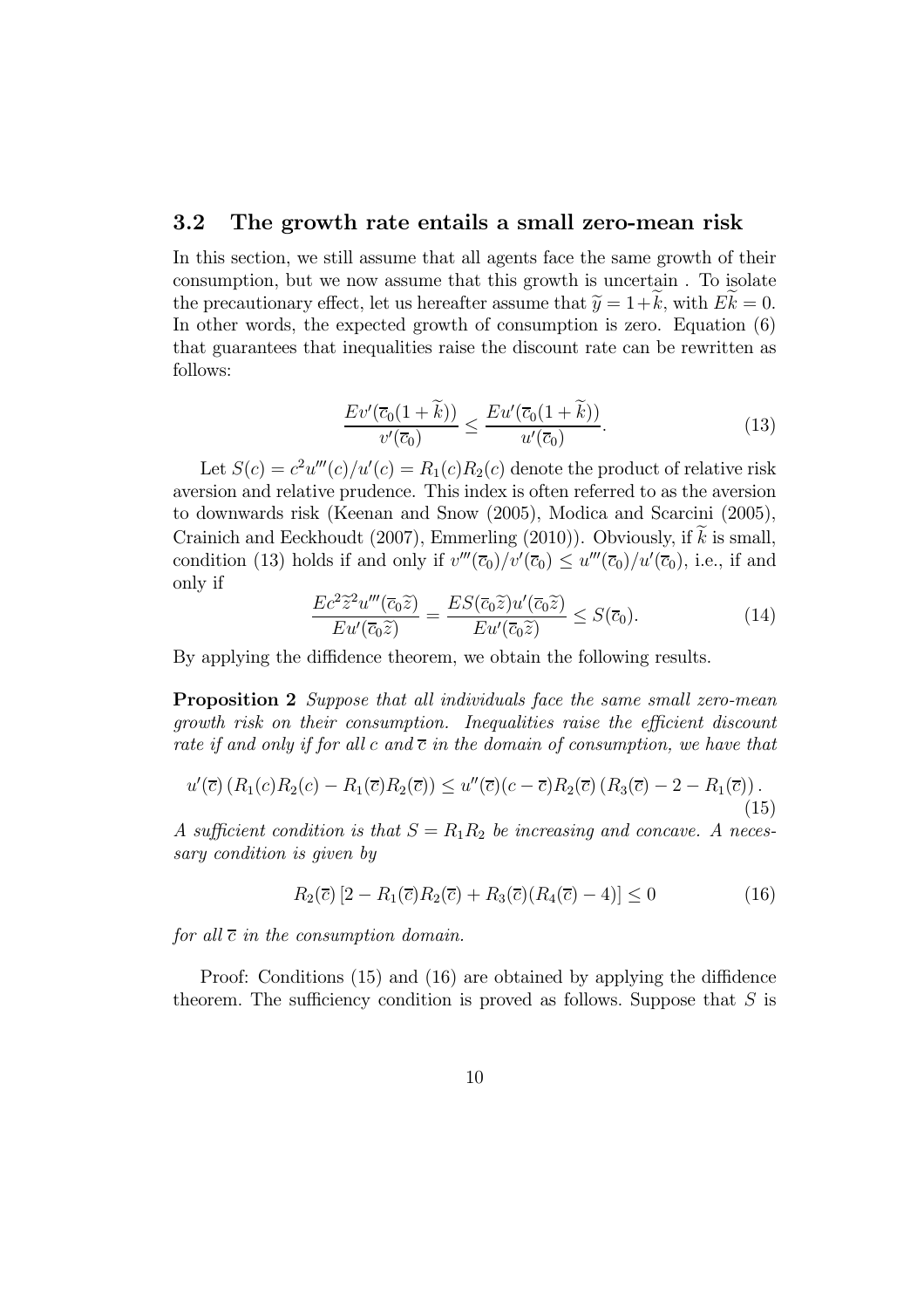increasing. It implies that  $S(\bar{c}_0 z)$  and  $u'(\bar{c}_0 z)$  are anti-comonotone. By the covariance rule, it implies that

$$
ES(\overline{c}_0\widetilde{z})u'(\overline{c}_0\widetilde{z}) \leq ES(\overline{c}_0\widetilde{z})Eu'(\overline{c}_0\widetilde{z}).
$$

Assuming that S is concave implies that  $ES(\bar{c}_0\tilde{z}) \leq S(\bar{c}_0)$  by Jensen inequality. Combining this observation with the above inequality immediately implies condition  $(14)$ .

Reciprocally, economic inequalities reduce the discount rate if and only if inequality  $(15)$  is reversed. A sufficient condition is that S be decreasing and convex. The reversed inequality in (16) is a necessary condition. The power utility function is the limiting case in which conditions (15) and (16) hold as equalities. Observe that our necessary condition (16) is quite sophisticated, since it relies on  $R_4$ , i.e., on the fifth derivative of the utility function.

As in the previous section, let us consider the case  $u'(c) = (c - c_{\min})^{-\gamma}$ , with  $c_{\min} > 0$ . Because  $S(c) = \gamma(\gamma + 1)(c/(c - c_{\min}))^2$ , S is decreasing and convex in the relevant consumption domain  $c > c_{\text{min}}$ . It implies that when consumers face the same small zero-mean growth risk, inequalities reduce the efficient discount rate. From the previous section, we know that the same effect prevails when the the growth is a sure negative constant. Combining these two results, we conclude that inequalities reduce the efficient discount rate when the risk on economic growth is small and has a negative expectation. The effect of inequalities on the discount rate is intrinsically ambiguous when the expected consumption growth is positive, in the sense that it is negative when the expected growth is small, and it is positive when the expected growth is large.

This phenomenon is illustrated in Figure 1. Following for example Ogaki and Zhang (2001), suppose that  $u'(c) = (c - c_{\min})^{-\gamma}$ , where  $c_{\min}$  is normalized to unity and  $\gamma = 2$ . In the spirit of the "Twin Peaks" cross-country distribution of incomes documented for example by Quah (1997), suppose that the distribution of initial consumption levels is  $\tilde{c}_0 \sim (2, 1/2; 10, 1/2)$ . Suppose also that the growth of individual consumption is  $\widetilde{y} \sim (1+g-4\%, 1/2; 1+g+$  $4\%, 1/2$ , where g is the expected growth rate. In Figure 1, we have drawn the efficient discount rate as a function of the expected growth rate  $q$  in the unequal economy. The dashed curve corresponds to the efficient discount rate when all agents have the same initial consumption  $\overline{c}_0 = 6$ . When  $g = 0$ , only the precautionary effect is at play as examined in this section, and the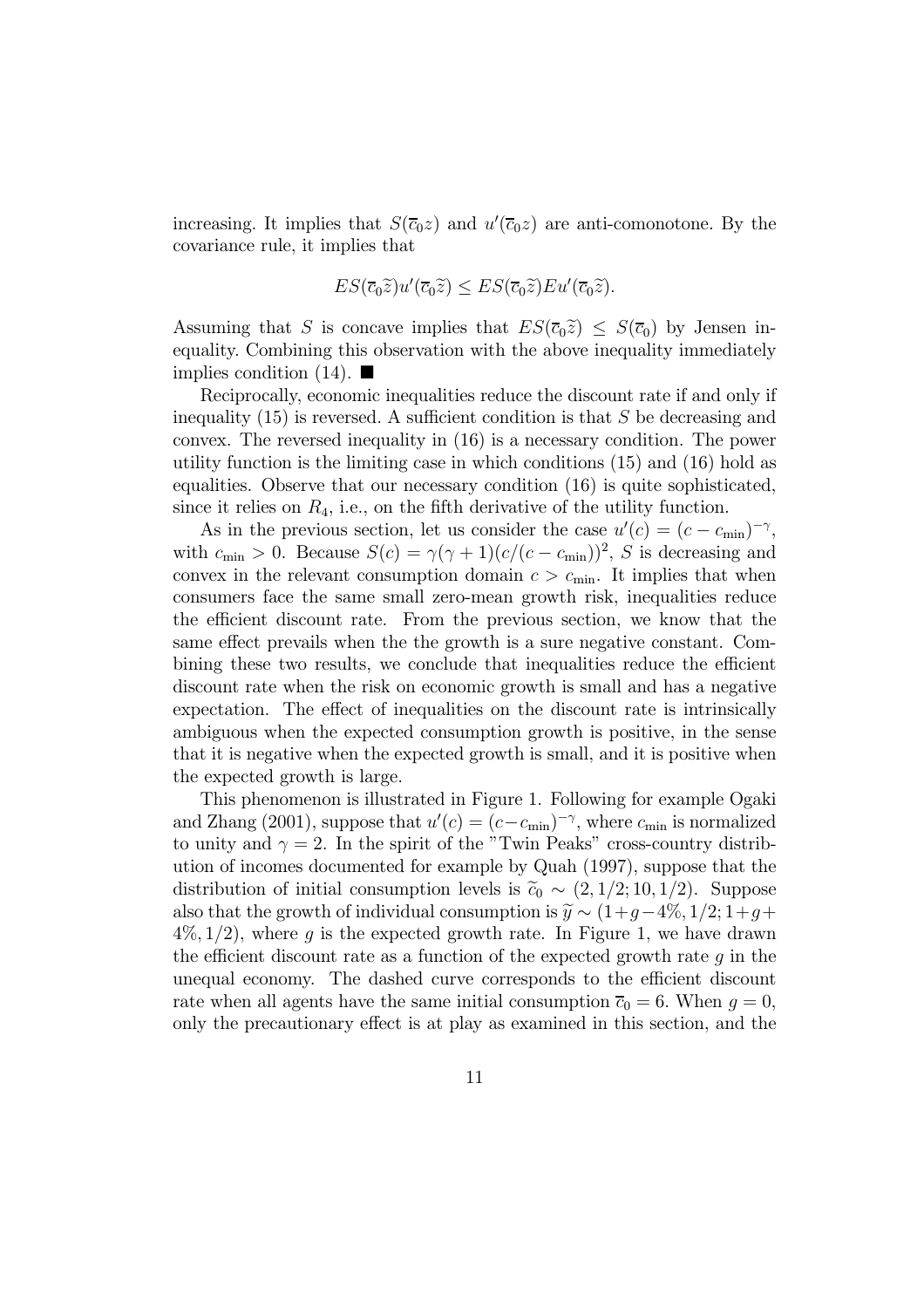

Figure 1: The effect of inequalities on the discount rate (in  $\%$ ) as a function of the expected growth rate g (in %). We assume that  $u'(c) = (c - 1)^{-2}$ ,  $\delta = 2\%, \, \widetilde{c}_0 \sim (2, 2/3; 10, 1/3)$ , no convergence, and  $\widetilde{y} \sim (1 + g - 4\%, 1/2; 1 +$  $g + 4\%, 1/2,$ 

impact of inequalities on the discount rate is negative. For larger expected growth rates, the effect of inequalities is reversed.

The reader should also be made aware of the fact that condition (14) is necessary and sufficient for inequalities to raise the discount rate only when the growth risk is small. When the growth risk is not restricted to be small, this condition is not sufficient, as shown in Gollier and Kimball (1996). They provide sufficient, necessary, and necessary and sufficient conditions on u and  $v$  in the general case. One should use them in combination with the definition of v, with  $v'(c) = Eu'(c\tilde{z})$ , to relax the assumption that the growth risk is small in the above proposition. Given the already complex analysis in the small, we decided to leave this for future research.

### 4 The effect of economic convergence

In the previous section, we have assumed that all agents face the same uncertainty about the growth rate of their future consumption. We examined the impact of this permanent level of inequalities on the efficient discount rate. In this section, we examine another problem. We take the initial inequalities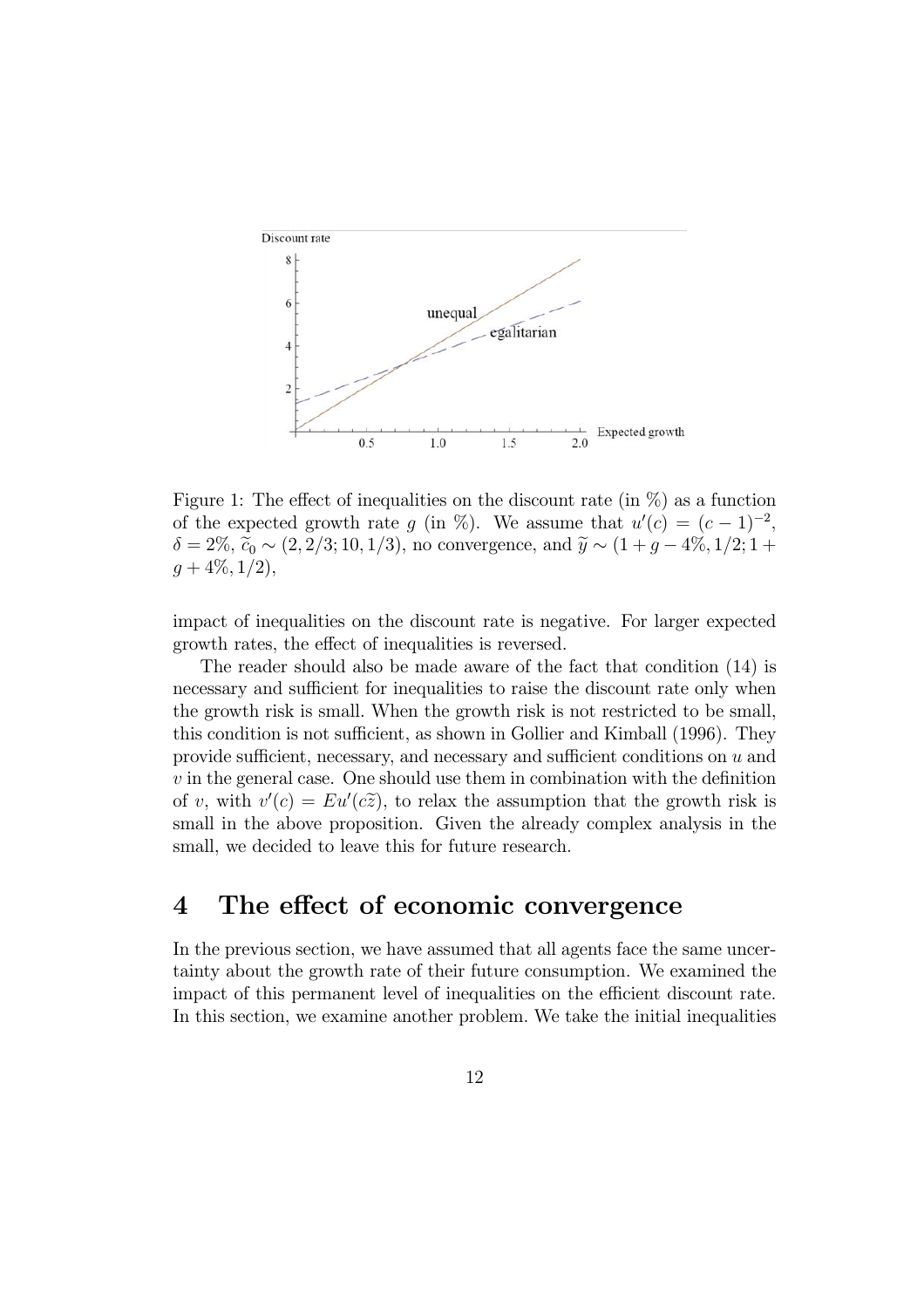expressed by  $\tilde{c}_0$  as given, and we examine the role of economic convergence on the choice of the discount rate. This convergence takes the form of a negative statistical dependence between  $\tilde{c}_0$  and the growth rate  $\tilde{y}$  of individual consumption.

The notion of a reduction in statistical dependence that is useful in this context was first developed by Tchen (1980) and Epstein and Tanny (1980). We identify the notion of more economic convergence to Tchen's notion of less concordance between the initial condition and the future expectations. This means that a greater initial consumption  $z_i$  goes with less optimistic expectations about future growth. It is easiest to define their concept of "less concordance" by assuming that both  $\tilde{c}_0 = \overline{c}_0 \tilde{z}$  and  $\tilde{y}$  have a discrete support. Suppose that  $\tilde{z}$  and  $\tilde{y}$  can take respectively values  $z_1 < z_2 < \ldots < z_n$  and  $y_1 \langle y_2 \rangle \langle \dots \langle y_p \rangle$ . Let  $p_{ij} = \Pr[\tilde{z} = z_i, \tilde{y} = y_j]$  be the joint probability that  $\tilde{z} = z_i$  and  $\tilde{y} = y_j$ . We have that  $0 \leq p_{ij} \leq 1$  and  $\Sigma_i \Sigma_j p_{ij} = 1$ . We compare two economic contexts represented respectively by probability matrices  $P = [p_{ij}]$  and  $\hat{P} = [\hat{p}_{ij}]$ . We define a "marginal-preserving reduction in concordance" as any transformation in the probability distribution from P to  $\widehat{P}$  that satisfies the following property:

$$
\exists (i, i') \in \{1, ..., n\}^2, \ \exists (j, j') \in \{1, ..., p\}^2, \ i < i', \ j < j', \ \exists \varepsilon > 0 : \ \widehat{p}_{ij} = p_{ij} - \varepsilon; \ \widehat{p}_{i'j'} = p_{i'j'} - \varepsilon; \ \widehat{p}_{ij'} = p_{ij'} + \varepsilon; \ \widehat{p}_{i'j} = p_{i'j} + \varepsilon;
$$

whereas all other probabilities are unchanged. In words,  $P$  is obtained from P by substracting probability mass  $\varepsilon$  from the "concordant states"  $(z_i, y_j)$ and  $(z_{i}, y_{j'})$ , and by adding probability mass  $\varepsilon$  to the "discordant states"  $(z_i, y_{i'})$  and  $(z_{i'}, y_i)$ . This is illustrated in Figure 2. Observe that marginalpreserving reductions in concordance do not affect the marginal distributions of  $\tilde{z}$  and  $\tilde{y}$ . Following Tchen (1980) and Epstein and Tanny (1980), we say that  $(\tilde{z}, \tilde{y})$  undergoes a reduction in concordance if the new joint distribution of this pair can be obtained from the original one by a sequence of marginalpreserving reductions in concordance. They showed that this is the case if and only if for all  $(z, y)$  in the support of  $(\tilde{z}, \tilde{y})$ ,

$$
\widehat{F}(z,y) \le F(z,y),\tag{17}
$$

where  $F$  and  $\widehat{F}$  are the initial and final cumulative distribution functions of  $(\tilde{z}, \tilde{y})$ . A less concordant cdf concentrates less probability mass in any South-East quadrangle of  $\mathbb{R}^{\not\vdash}$ .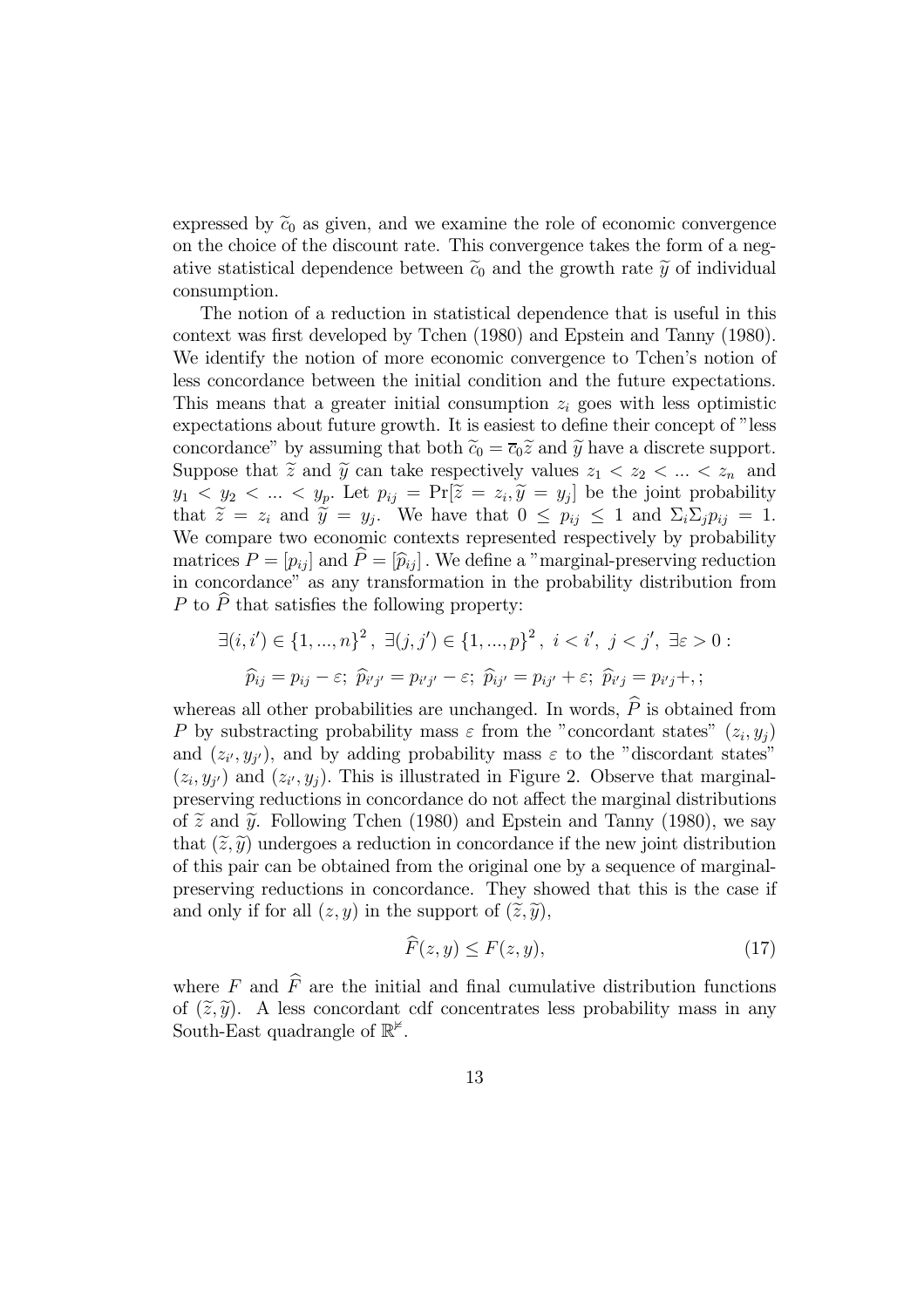

Figure 2: Transfer of probability masses that yields a marginal-preserving reduction in concordance.

Definition 1 Consider two economies that are characterized by the cumulative distributions F and  $\widehat{F}$  of  $(\widetilde{z}, \widetilde{y})$ . We say that economy  $\widehat{F}$  exhibits more convergence than economy F if and only if condition (17) holds for all  $(z, y)$ in the support of  $(\widetilde{z}, \widetilde{y})$ .

This yields immediately the following property of economic convergence, which relies on the notion of First-order Stochastic Dominance (FSD): For any z in the support of  $\tilde{z}$ , the increase in economic convergence yields a FSDimprovement in the distribution of  $\widetilde{y} | \widetilde{z} \leq z$ . Adding the condition that this change in distribution does not affect the marginal distributions of  $\tilde{z}$  and  $\tilde{y}$ yields an alternative definition of economic convergence.

We now examine the impact of an increase in economic convergence on the efficient discount rate  $r_t$  defined by equation (1). Because the marginal distribution of  $\tilde{c}_0$  is unaffected by it, we see that the increase in economic convergence raises  $r_t$  if and only if it reduces  $Eh(\tilde{z}, \tilde{y})$ , with  $h(z, y) = u'(\bar{c}_0zy)$ . Let us consider more generally any function  $h : \mathbb{R}^{\not\vdash} \to \mathbb{R}$ . From the definition of a marginal-preserving reduction in concordance of  $(\tilde{z}, \tilde{y})$ , it is clear that it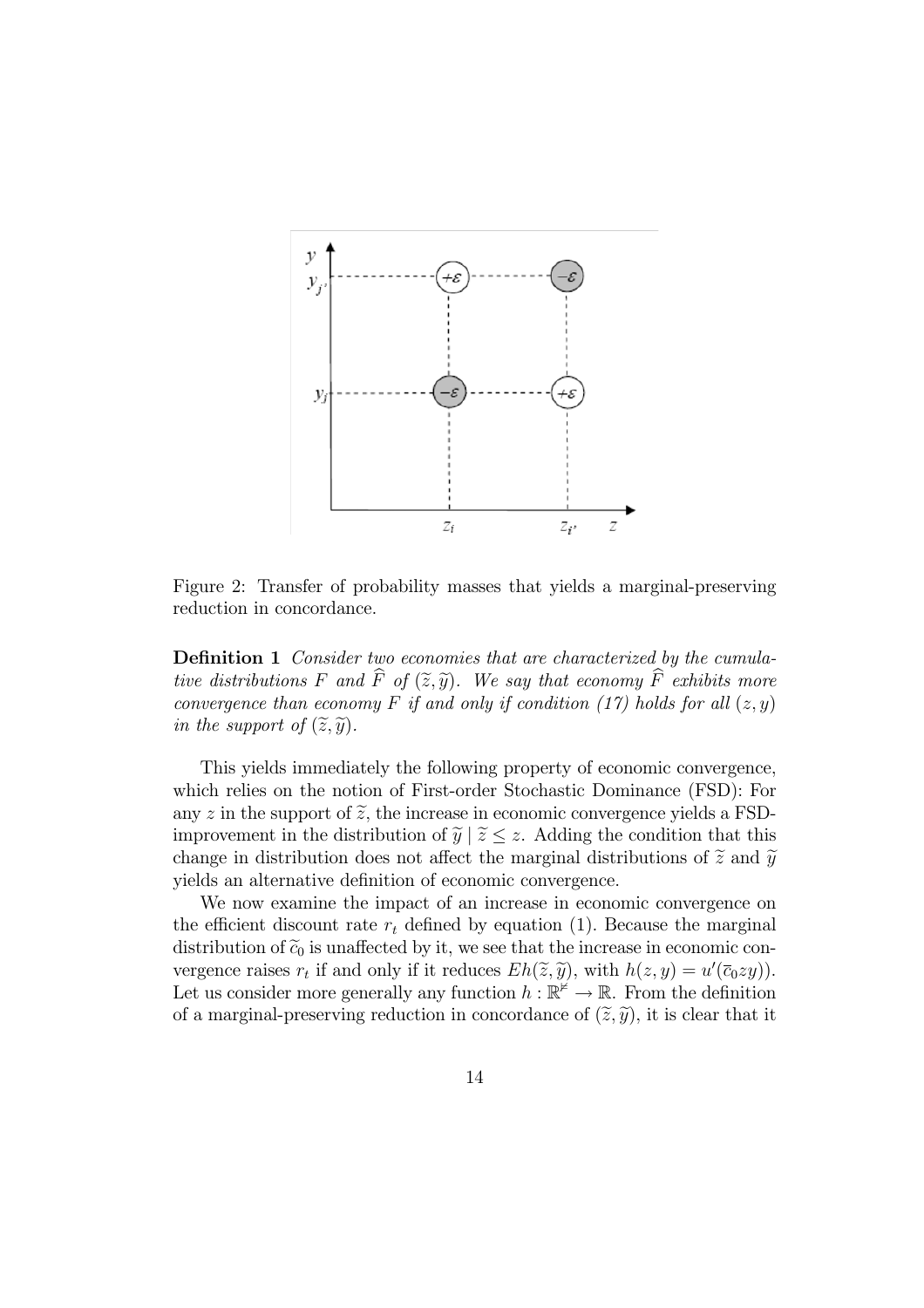reduces  $Eh(\tilde{z}, \tilde{y})$  if and only if

$$
-\varepsilon [h(z, y) + h(z', y')] + \varepsilon [h(z, y') + h(z', y)] \le 0
$$

for all  $\varepsilon > 0$ , This is true if and only if h is supermodular. In fact, Tchen (1980) and Epstein and Tanny (1980) proved that any reduction in concordance reduces  $Eh$  if and only if h is supermodular. Interestingly enough, the reduction in concordance of  $(\tilde{z}, \tilde{y})$  implies that  $\tilde{z}+\tilde{y}$  becomes less risky in the sense of Rothschild-Stiglitz.<sup>3</sup>

The following proposition is a direct application of the above result, with  $h(z, y) = Eu'(\overline{c}_0zy)$ . The supermodularity of this h function is equivalent to the condition that relative prudence  $R_2$  is uniformly larger than unity.

Proposition 3 Any increase in economic convergence raises the efficient discount rate if and only if relative prudence  $R_2(c)$  is larger than unity, for all c in the domain of consumption.

The intuition of this result is quite simple. Under the veil of ignorance, the increased economic convergence reduces the uncertainty about the log consumption  $\ln \tilde{c}_t = \ln \overline{c}_0 \tilde{z} + \ln \tilde{y}$ . Under prudence, this tends to raise the efficient discount rate. However, it also reduces the expected future consumption, since  $h(\tilde{z}, \tilde{y}) = \tilde{z}\tilde{y}$  is supermodular. This wealth effect tends to reduce the efficient discount rate. Thus, the precautionary effect generated by the increased convergence needs to be large enough to guarantee the result. The presence of the counterbalancing wealth effect explains why the condition is that  $R_2$  be larger than unity rather than 0. Notice that in the power case with  $u'(c) = c^{-\gamma}$ ,  $R_2 = \gamma + 1$ , so that this condition is always satisfied. Emmerling (2010) calibrates this model by using the SRES A2 baseline scenario proposed in the last IPCC Report (2007) with 9 regions exhibiting economic convergence.

Let us reexamine the simple numerical exercise of the previous section with  $u'(c) = (c - c_{\min})^{-2}$ , which implies that  $R_2(c) = (\gamma + 1)c/(c - c_{\min})$ , which is larger than unity in the consumption domain  $c >_{\min}$ . We assume that the marginal distributions of  $\tilde{c}_0$  and  $\tilde{y}$  are as in the previous section, with  $g = 2\%$ :

<sup>&</sup>lt;sup>3</sup>To prove this, observe that the reduction in concordance raises  $E\phi(\tilde{z}+\tilde{y})$  for all  $\phi$  concave. Moreover, the reduction in concordance does not affect  $E(\tilde{z}+\tilde{y})$ , since the marginal distributions are unaffected.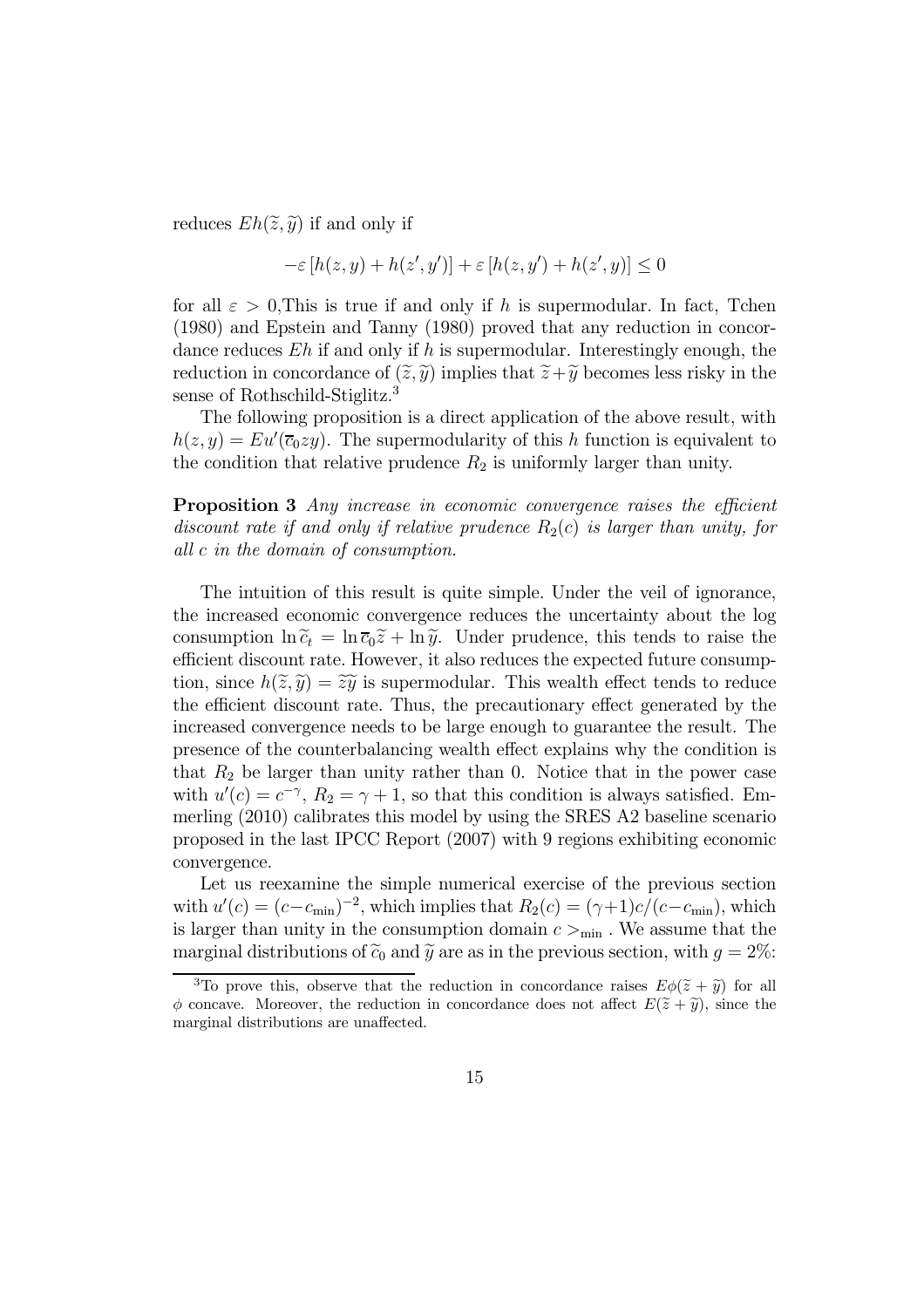

Figure 3: Parameter  $k$  is an index of economic convergence.

 $\tilde{c}_0 \sim (2, 1/2; 10, 1/2)$  and  $\tilde{y} \sim (0.98, 1/2; 1.06, 1/2)$ . However, conditional to being initially poor  $(c_0 = 2)$ , the probability of the high consumption growth is  $0.5(1 + k)$ , with  $k > 0$ . Similarly, conditional to being initially wealthy  $(c_0 = 10)$ , the probability of the high consumption growth is a smaller  $0.5(1 - k)$ . This economic context is represented in Figure 3. Parameter  $k \in [0, 1]$  is an index of economic convergence, since an increase in k yields a marginal-preserving reduction in concordance. We represented in Figure 4 the relation between the index of economic convergence and the efficient discount rate, for the original calibration with  $c_{\min} = 1$ , and for the CRRA case  $c_{\min} = 0$ . As predicted by the above proposition, an increase in economic convergence raises the efficient discount rate. This effect is in fact quite dramatic for  $c_{\min} = 1$ , since the discount rate goes from 8.04% in the absence of convergence  $(k = 0)$  up to 24.29% in the case of maximum convergence  $(k = 1).$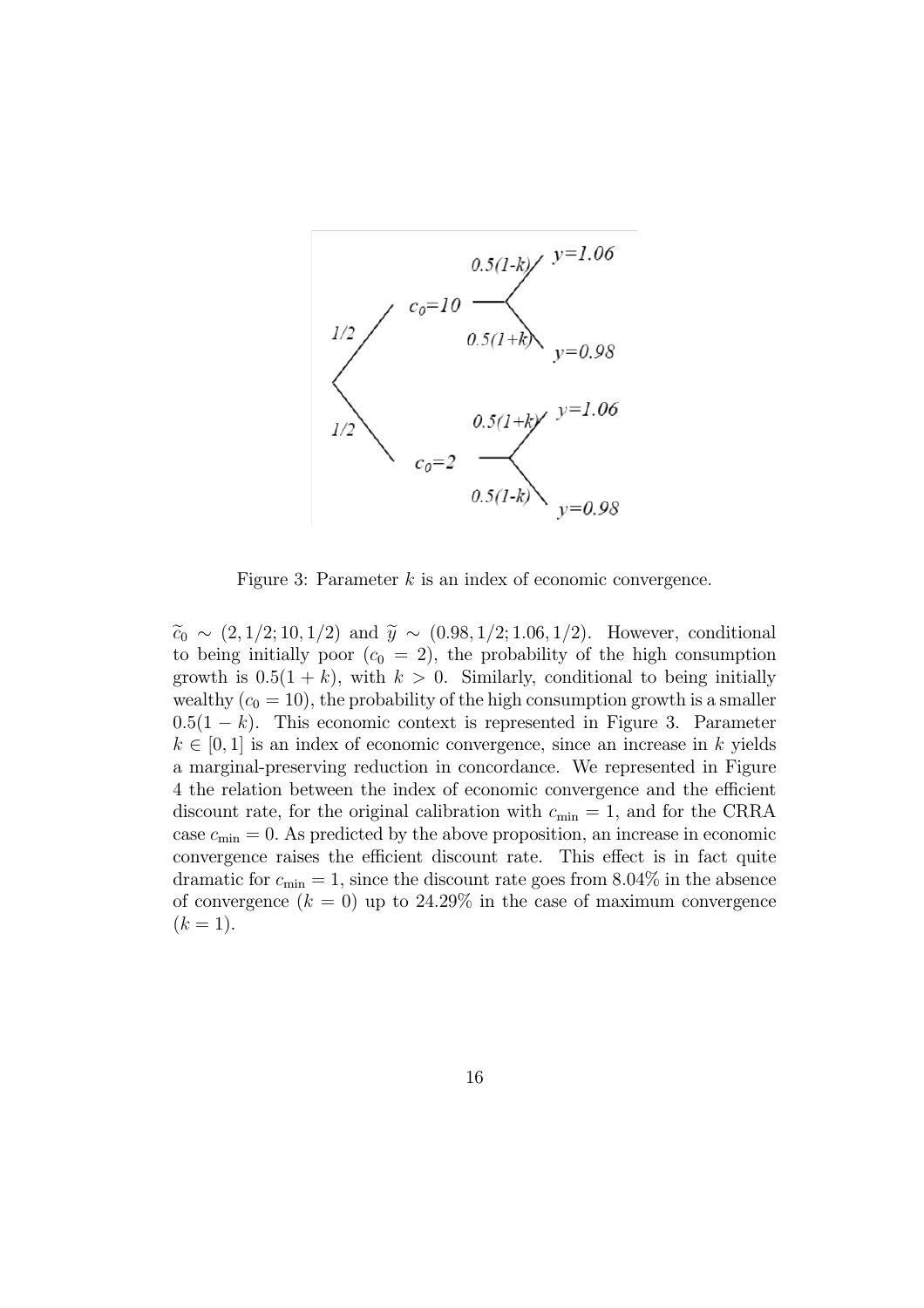

Figure 4: The discount rate as a function of the index of economic convergence k. We assume that  $u'(c) = (c - c_{\min})^{-2}$ ,  $\delta = 2\%$ , and the economic context is described in Figure 3.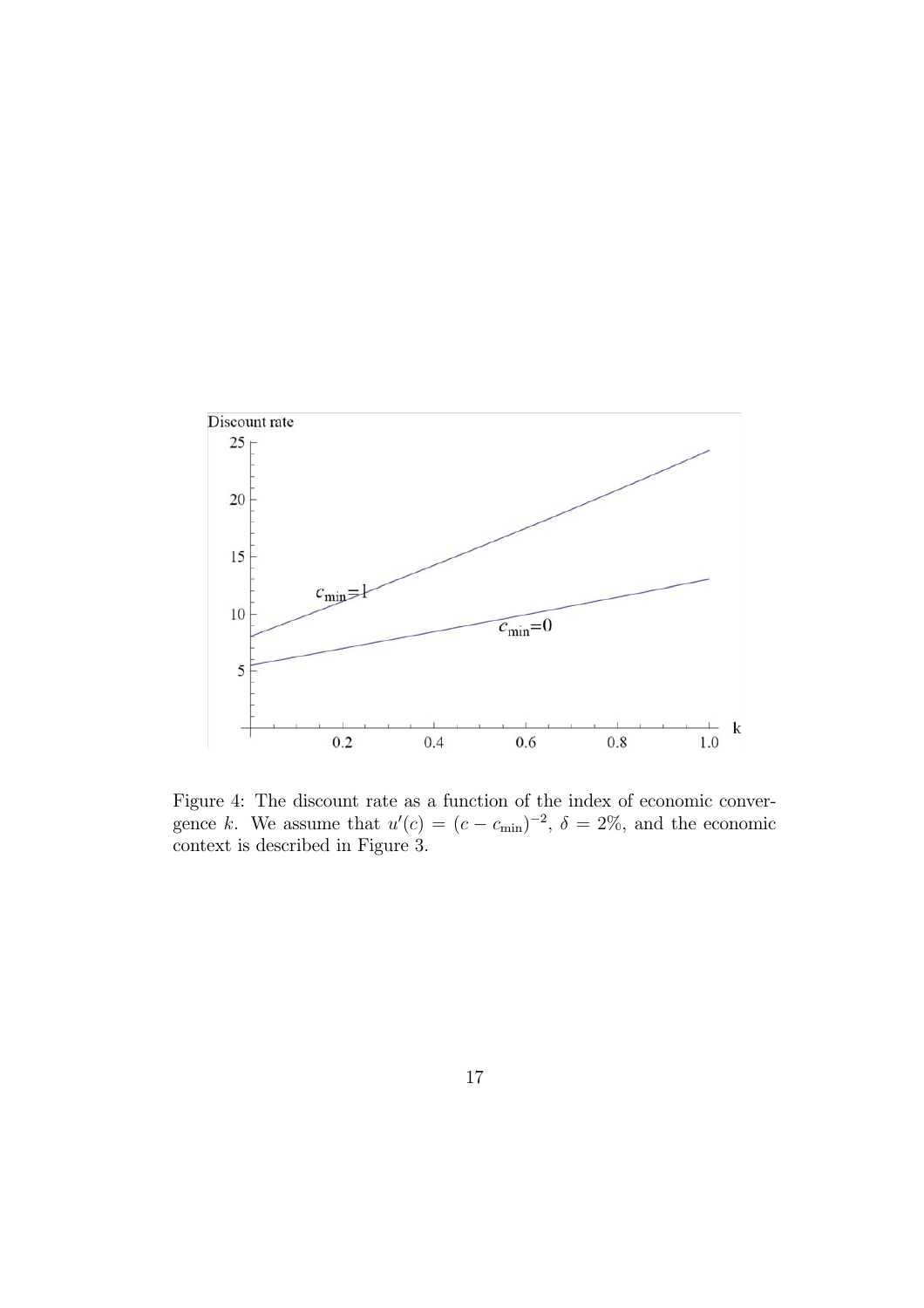#### 4.1 Calibration

In this section, we calibrate a simple — but realistic — specification of the model in order to estimate the effect of economic convergence on the discount rate. Our calibration is based on the ERS International Macroeconomic data set that gives us estimation of the GDP/cap for 190 countries over the period 1969-2009. Because of the extremely large heterogeneity of the 190 country sizes, we defined a set of 13 regions that are relatively homogenous in size and in socio-economic structure.<sup>4</sup> In Table 1 and Figure 6, we exhibit the regional pairs (log  $c_0$ , log y), where log  $c_0$  is the logarithm of the regional GDP/cap in 1969, and  $\log y$  is the increase in the logarithm of the regional GDP/cap between 1979 and 2009.

Suppose also that  $u'(c) = c^{-\gamma}$ . Under the hypothesis that there is no convergence, i.e., inequalities are permanent, we know that inequalities have no effect on the discount rate. The regional data set described above yields  $\mu = E \log \tilde{y} = 0.9047$  and  $\sigma_y^2 = Var \log \tilde{y} = 0.5128$ . Let us assume that  $\log \tilde{y}$ is normally distributed, which implies that the discount rate  $r_t$  is described by equation (5). Assuming  $\delta = 0$  and  $\gamma = 2$ , we get  $r_t = 78.38\%$ . Expressed on an annual basis, it yields  $r = 1.96\%$ .

Let us now alternatively recognize that regional inequalities are not permanent. To test this, let us regress  $\log y$  with respect to  $\log c_0$ :

$$
\log y = 2.89 - 0.26 \log c_0 + \tilde{\varepsilon}.\tag{18}
$$

The t-statistic of the slope coefficient  $\beta$  equals  $-2.41$ , so that it is significantly different from 0. The R2 of the regression is 0.35. This estimation provides a strong basis to accept the hypothesis of economic convergence. We also get that  $Var(\tilde{\varepsilon})=0.31$ . Let  $p_i$  denote the population size of region i in 1969. Equation (1) can then be rewritten as follows:

$$
r = \delta - \frac{1}{40} \ln \frac{\left( E e^{-\gamma (2.89 + \tilde{\varepsilon})} \right) \sum_{i=1}^{13} p_i c_{0i}^{-\gamma (1+\beta)}}{\sum_{i=1}^{13} p_i c_{0i}^{-\gamma}}.
$$

If we assume that  $\tilde{\varepsilon}$  is normally distributed, we get that

$$
Ee^{-\gamma(2.89+\tilde{\varepsilon})} = e^{-\gamma(2.89-0.5\gamma Var(\tilde{\varepsilon}))}.
$$

<sup>&</sup>lt;sup>4</sup>In this process, we ignored 2.53% of the world population because of the difficulty to allocate some countries to an homogenous region. This is the case for example for Switzerland, Taiwan, and East European countries not in the EU27.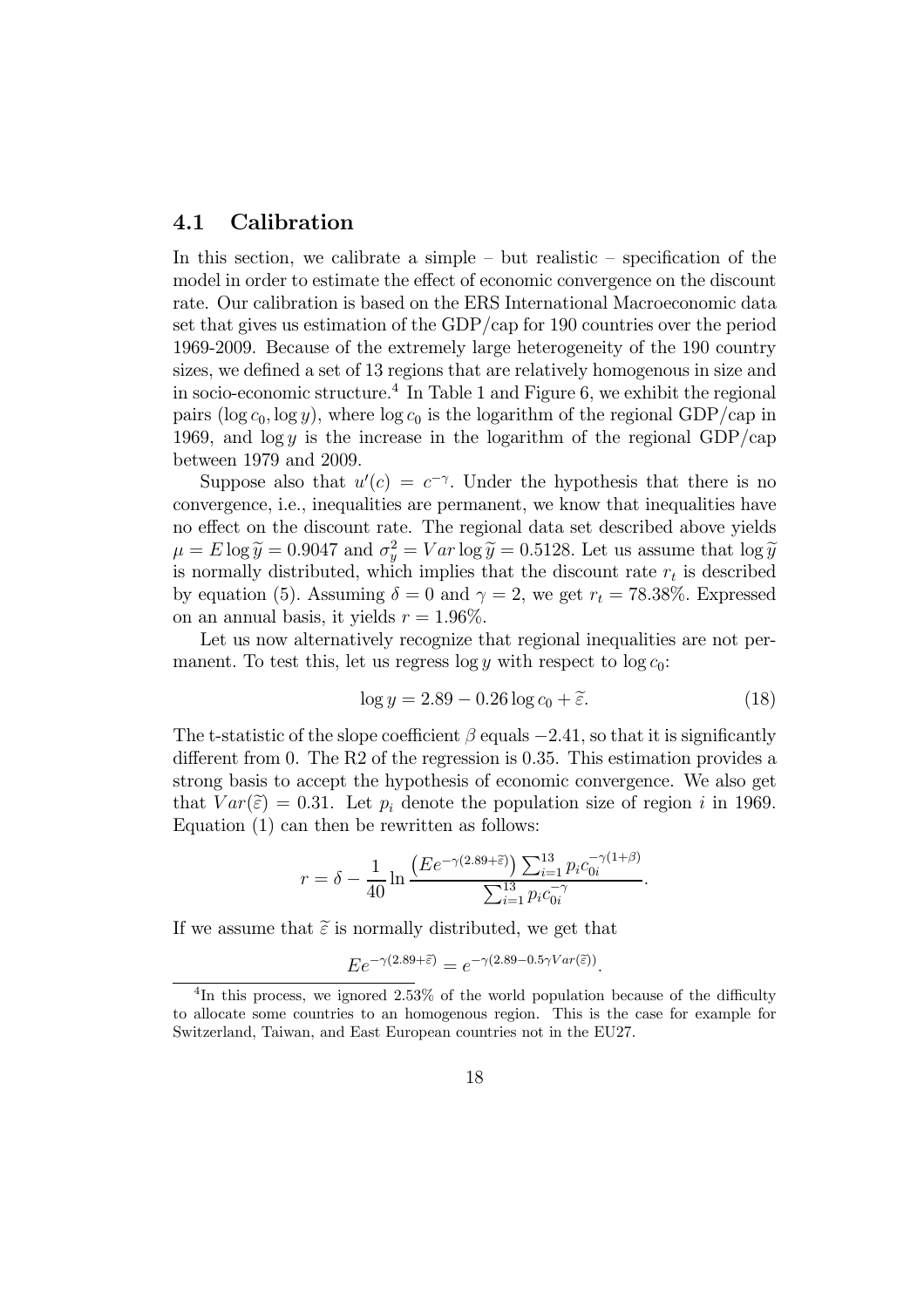Using  $\beta = -0.26$  and  $Var(\tilde{\varepsilon})=0.31$  together with the actual distribution of  $\tilde{c}_0$  in 1969, we obtain  $r = 6.45\%$ . The existence of economic convergence raises the efficient discount rate from 1.96% to 6.45%. This effect is surprisingly large. It is in part explained by the phenomenal growth rate of the Chinese economy during the period.<sup>5</sup> Under the veil of ignorance, the plausibility for poor countries to experience a growth rate similar to China over the last 40 years yields a strong decrease in risk for future generations. This basically reverses the precautionary argument:<sup>6</sup> Because of economic convergence, the future looks less risky than the present!

## 5 Conclusion

The recent debate on the intensity of the fight against climate change has raised the crucial question of the choice of the discount rate. The traditional determinants of this rate are the wealth effect and the precautionary effect. These effects are simple to estimate when there is a representative agent in the economy, i.e., when there is no inequalities and no asymmetric shocks to income flows, or when risks are shared efficiently in the economy. These assumptions are unrealistic. The aim of this paper was to explore the impact of inequalities on the discount rate. When there is no economic convergence, that is when inequalities are permanent, the sign of this impact relies on sophisticated conditions involving the fourth and fifth derivatives of the utility function. Assuming a power utility function with a minimum level of subsistence, a permanent level of inequalities raises the discount rate through the wealth effect, and reduces the discount rate through the precautionary effect.

A simpler conclusion of this paper is that the effect of inequalities on the discount rate is mostly driven by how the degree of inequalities evolves over time. If we believe that regional economies tend to convergence as suggested by empirical evidence, then the discount rate should be positively impacted

<sup>&</sup>lt;sup>5</sup>If China is removed from the data set, the R2 of the regression goes down to  $0.09$ . The  $\beta$  coefficient goes up to  $-0.08$ , and is not anymore statistically significant. The efficient discount rate equals 2.97% and 4.26%, respectively without and with convergence.

 $6$ Notice indeed that the Ramsey rule without uncertainty and inequality would yields  $r = \gamma \mu$ , which corresponds here to 181%, or 4.52% per annum. Because the efficient discount rate of 6.45% is larger, it means that the precautionary effect coming from risk and inequalities raises the discount rate.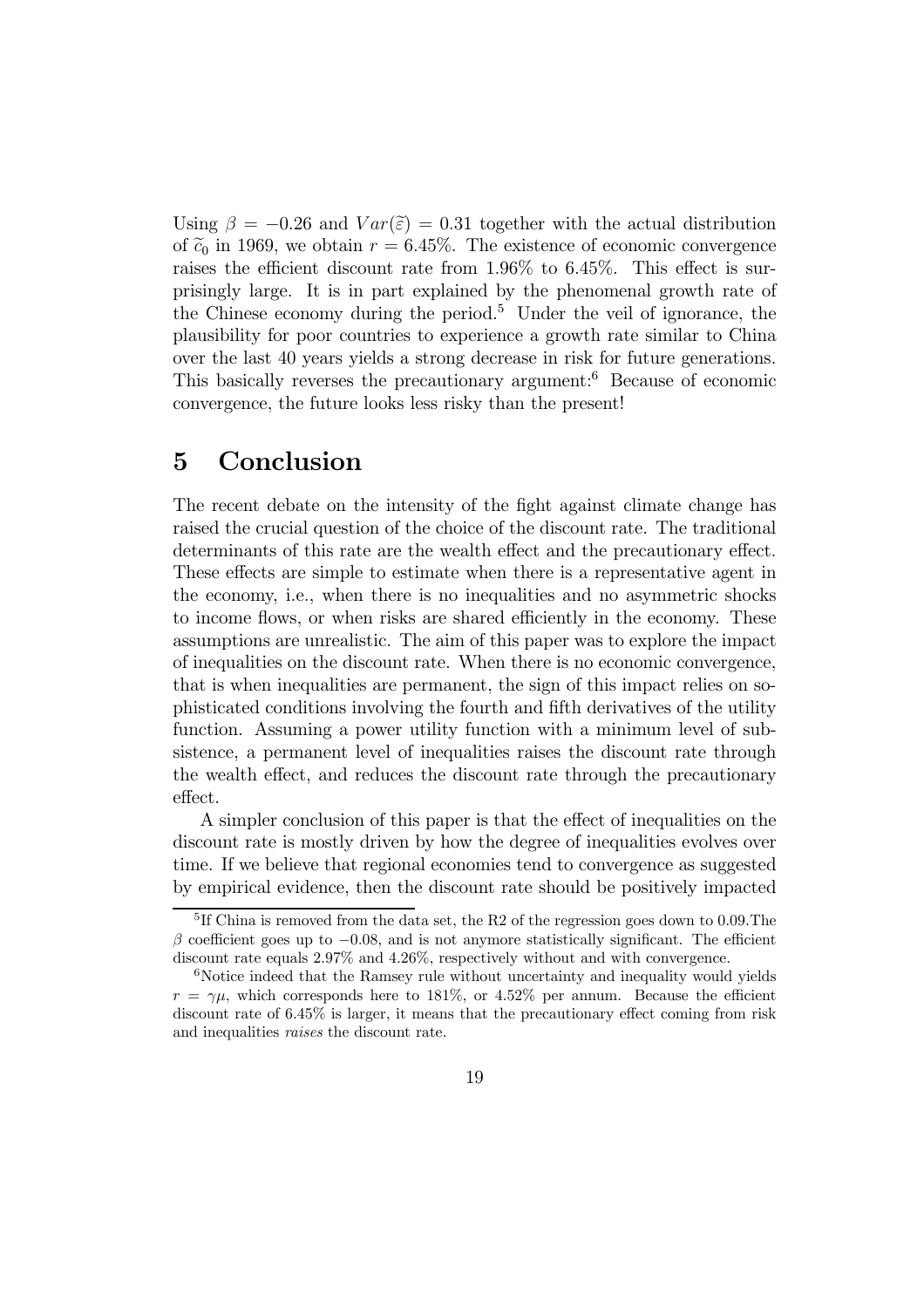by this phenomenon. Indeed, under prudence, the existence of relatively large inequalities today compared to the future raises the marginal utility cost of investing for the future.

Several extensions to these results should be explored. First, we assumed in this paper that the costs and benefits of the investment are equally distributed among all consumers in the economy. One should also examine other distributions of cash flows, for example when individual benefits or costs are proportional to GDP/cap. Because risks are not efficiently shared and credit markets are inefficient, marginal rates of substitution are not equalized, which implies that the allocation of cash-flows matters for the economic evaluation. Second, more sophisticated stochastic processes for the n-country economic dynamics should be considered in the calibration and in the estimation of the model. Third, we did not really address in this paper the problem of the term structure of discount rates, which may depend upon complex relations between growth and inequalities.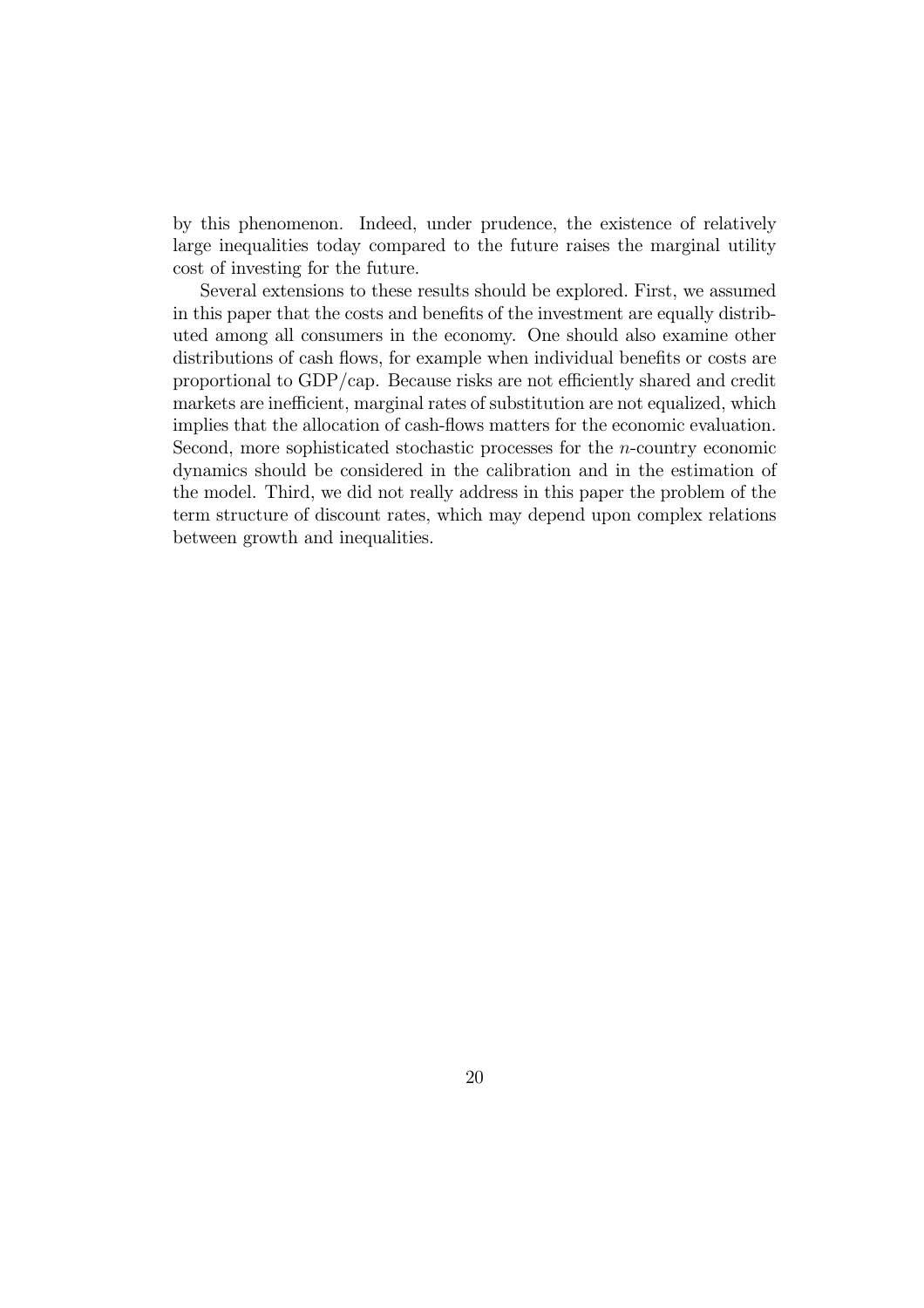#### References

- Azar, C., and T. Sterner (1996): Discounting and distributional considerations in the context of global warming, Ecological Economics, 19(2), 169 184.
- Barro, R.J., and X. Sala-i-Martin, (1992), Convergence, Journal of Political Economy 100, 223-251.
- Crainich, D., and L. Eeckhoudt, (2007), On the intensity of downside risk aversion, CORE DP 2007-88.
- Drèze, J.H. and F. Modigliani, (1972), Consumption decisions under uncertainty, Journal of Economic Theory, 5, 308-335.
- Eeckhoudt, L., and H. Schlesinger, Putting risk in its proper place, American Economic Review, 96:1, 280-289.
- Emmerling, J., (2010), Discounting and intergenerational equity, mimeo, Toulouse School of Economics.
- Epstein, L.G. and S.M. Tanny, (1980), Increasing generalized correlation: A definition and some economic consequences, Canadian Journal of Economics, 13, 16-34.
- Gollier, C., (2001), The economics of risk and time, MIT Press, Cambridge MA.
- Gollier, C., (2002), Time horizon and the discount rate, *Journal* of Economic Theory, 107, 463-473.
- Gollier, C. and J.W. Pratt, (1996), Risk vulnerability and the tempering effect of background risk, Econometrica, 64, 1109- 1124.
- Gollier, C., and M.S. Kimball, (1996), Toward a systematic approach to the economic effects of uncertainty: characterizing utility functions, Discussion paper, University of Michigan.
- Hansen, L. and K. Singleton, (1983), Stochastic consumption, risk aversion and the temporal behavior of assets returns, Journal of Political Economy, 91, 249-268.
- Keenan, D., and A. Snow, (2005), Greater downside risk aversion, Journal of Risk and Uncertainty, 24, 267-277.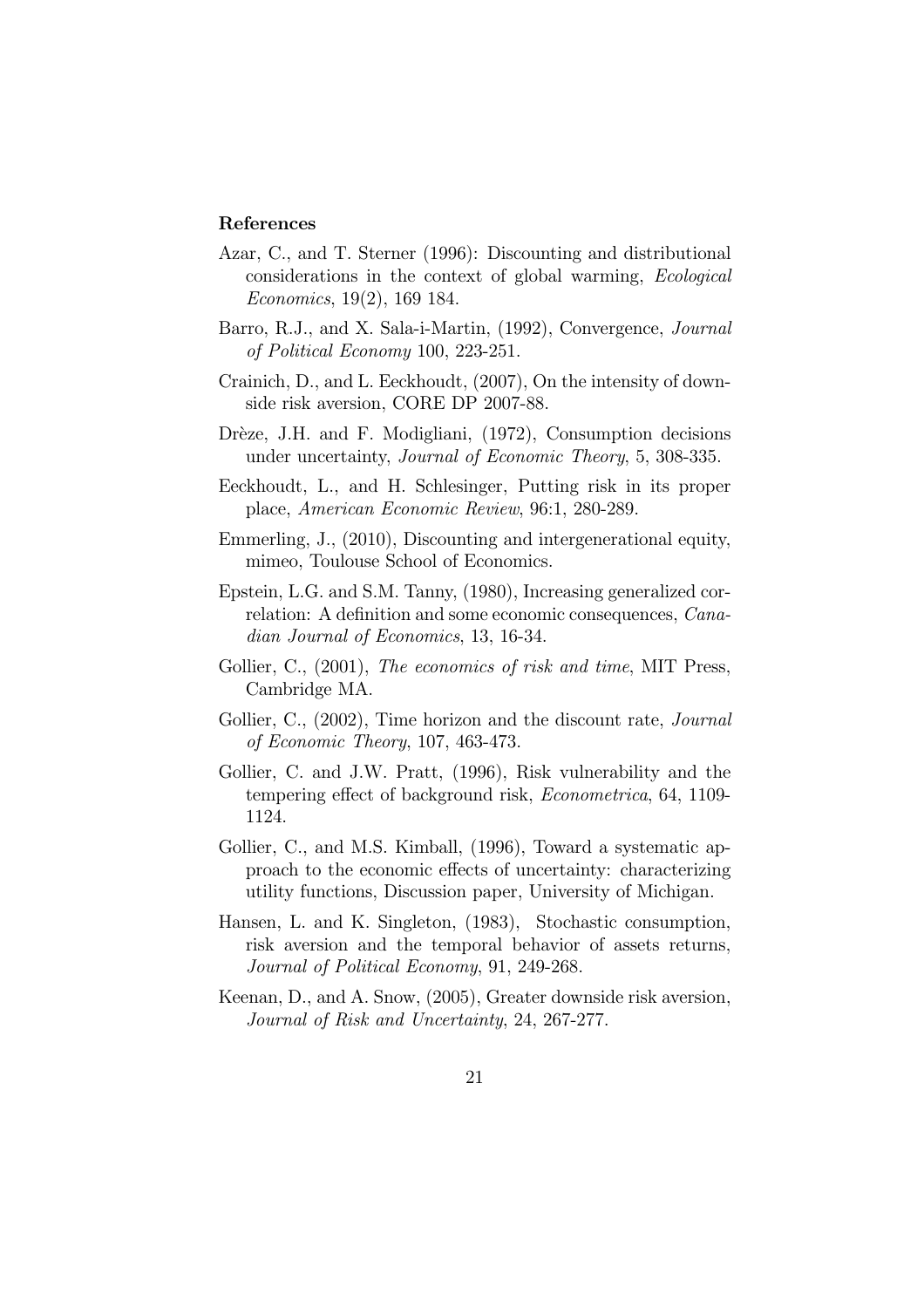- Kimball, M.S., (1990), Precautionary savings in the small and in the large, Econometrica, 58, 53-73.
- Lehmann, E.L., (1966), Some concepts of dependence, Annals of Mathematical Statistics, 37, 1153-1173.
- Leland, H.E., (1968), Savings and uncertainty: The precautionary demand for savings, Quarterly Journal of Economics, 45, 621-36.
- Modica, S., and M. Scarcini, (2005), A note on comparative downside risk aversion, Journal of Economic Theory, 267-271.
- Ogaki, M., and Q. Zhang, (2001), Decreasing relative risk aversion and tests of risk sharing, Econometrica, 69, 515-526.
- Quah, D., (1997), Empirics for growth and distribution: stratification, polarization and convergence clubs, Journal of Economic Growth, 2, 27—59.
- Ramsey, F.P., (1928), A mathematical theory of savings, The Economic Journal, 38, 543-59.
- Tchen, A.H., (1980), Inequalities for distributions with given marginals, The Annals of Probability, 8, 814-827.
- Weitzman, M.L., (2007), Subjective expectations and asset-return puzzle, American Economic Review, 97, 1102-1130.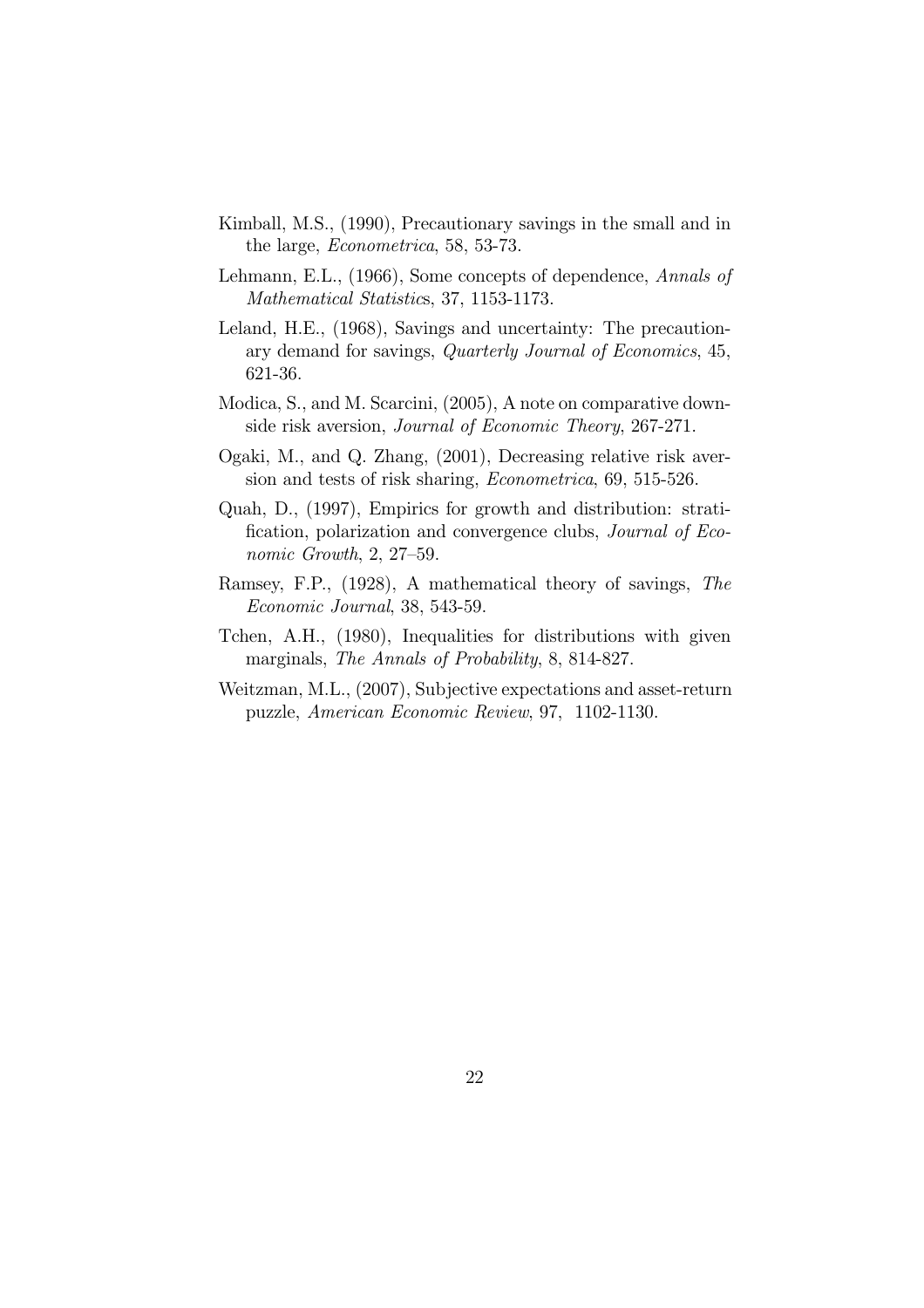| <b>REGION</b>               | POPULATION 1969 | GDP/cap |         |
|-----------------------------|-----------------|---------|---------|
|                             |                 | 1969    | 2009    |
| North America               | 224 125 073     | 20745   | 41 213  |
| Latin America               | 278 029 524     | 2841    | 5 2 4 2 |
| EU <sub>15</sub>            | 339 500 557     | 15834   | 33 4 10 |
| EU27- EU15                  | 94 697 749      | 3452    | 9053    |
| <b>IFormer Soviet Union</b> | 233 466 117     | 2773    | 4 302   |
| <b>China</b>                | 798 640 508     | 128     | 2494    |
| Uapan                       | 103 171 831     | 13466   | 32 818  |
| lSoutheast Asia             | 284 800 658     | 454     | 1829    |
| <b>I</b> South Asia         | 707 314 884     | 247     | 814     |
| Oceania                     | 19 546 597      | 14 075  | 24 662  |
| Middle East                 | 100 739 686     | 3319    | 5415    |
| North Africa                | 68 930 972      | 1013    | 2 3 5 9 |
| <b>ISub-Saharan Africa</b>  | 287 946 358     | 1030    | 997     |

# Figure 5:

Table 1: Real GDP per capita for baseline regions 1969-2009. Source: ERS International Macroeconomic Data Set